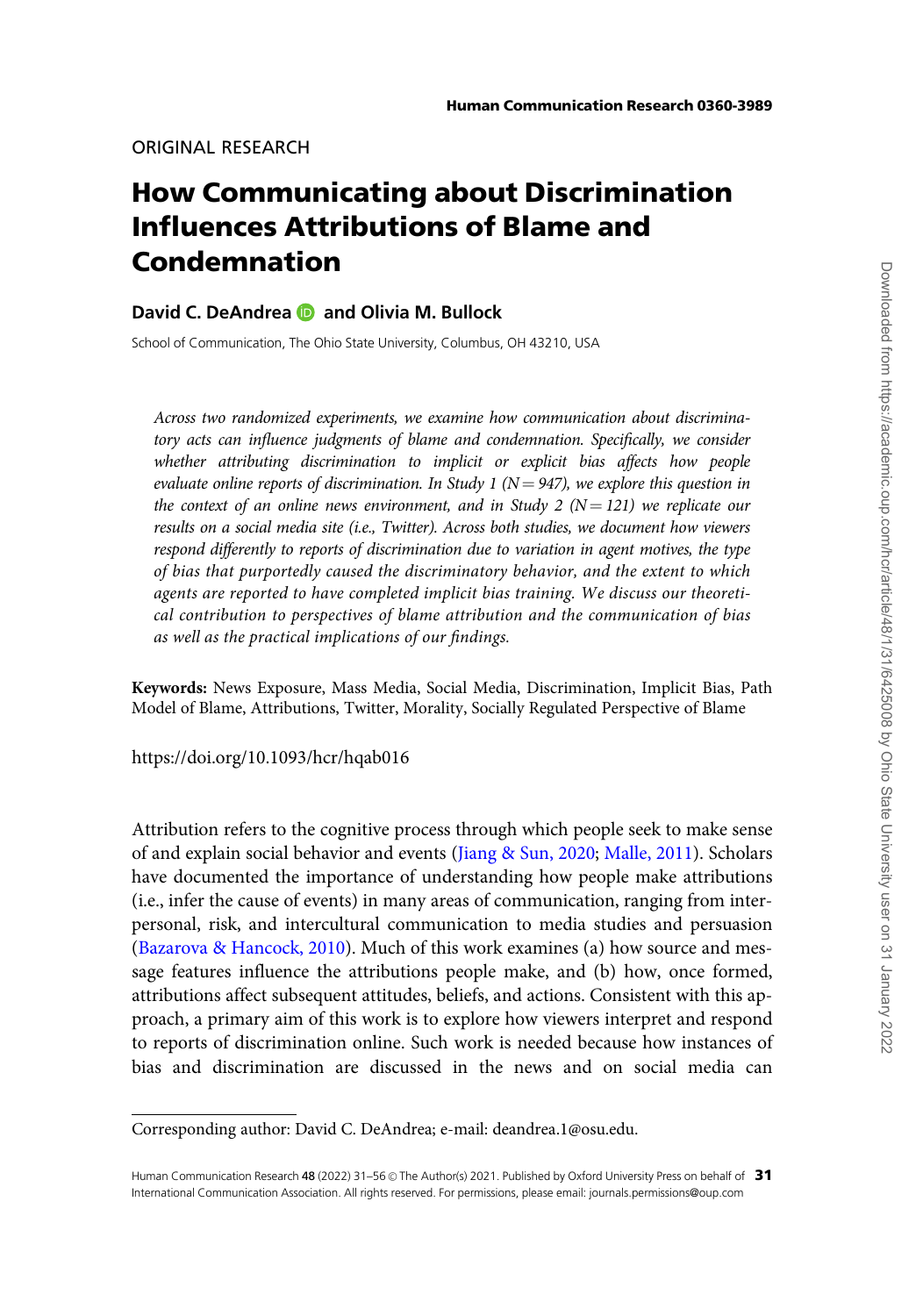meaningfully influence public opinion and a willingness to engage in collective action (see [Blanton](#page-23-0) & [Ikizer, 2019;](#page-23-0) [Dixon, 2020;](#page-23-0) [Smith, Williamson, & Bigman,](#page-25-0) [2020\)](#page-25-0).

A critical factor that can affect how people interpret and respond to online reports of discrimination is the type of bias that is reported to have caused the discriminatory act. Increasingly, media reports describe how acts of discrimination can occur due to people holding explicit or implicit biases [\(Blanton & Ikizer, 2019](#page-23-0)). This distinction is important for the evaluation of discriminatory behavior because the same discriminatory acts can receive less condemnation when they are described as being due to implicit rather than explicit biases ([Daumeyer, Onyeador,](#page-23-0) [Brown,](#page-23-0) & [Richeson, 2019\)](#page-23-0). Ultimately, this creates a unique challenge for communication scholars to explore. How can journalists, educators, and advocates discuss how different forms of bias cause discriminatory behavior without hampering efforts for reform and producing unintended consequences? Our first central aim is to directly address this question across two studies.

Beyond applying advances in attribution research to better understand the implications of communicating about the causes of discrimination online, we also test competing theoretical accounts of blame attribution. Whereas a socially regulated perspective of blame (e.g., the path model of blame; [Malle, Guglielmo,](#page-24-0) & [Monroe,](#page-24-0) [2014\)](#page-24-0) suggests that people mainly adjust judgments of blame in an evenhanded manner based on relevant information (i.e., people are equally willing to absolve and condemn), motivated blame perspectives (e.g., [Haidt, 2008\)](#page-23-0) suggest that people engage in moral reasoning primarily to support their intuitions and are more willing to render and increase rather than lessen judgments of blame [\(Monroe](#page-24-0) & [Malle,](#page-24-0) [2019\)](#page-24-0). Therefore, a second central aim of this research is to examine the robustness of the socially regulated blame perspective in online environments, which scholars have speculated might encourage more biased blame attributions ([Crockett, 2017;](#page-23-0) [Monroe & Malle, 2019](#page-24-0)). Specifically, we test how people react to reports of discrimination in distinct online environments (Study 1: News Website; Study 2: Twitter) and inspect the moderating role of individual difference variables (i.e., political ideology and internal motivation to respond without prejudice).

# Study 1

# Communication and attributions of blame

Science communication and media effects scholars document how media reporting on controversial topics can meaningfully influence public opinion on issues of societal importance. For example, studies investigating unintended consequences of informing the public about science-related topics have found that communicating about climate change to skeptical groups can backfire ([Hart & Nisbet, 2012](#page-23-0)). Similarly, it is possible that communication about implicit biases and discrimination might produce unintended results [\(Blanton](#page-23-0) & [Ikizer, 2019](#page-23-0)). Indeed, recent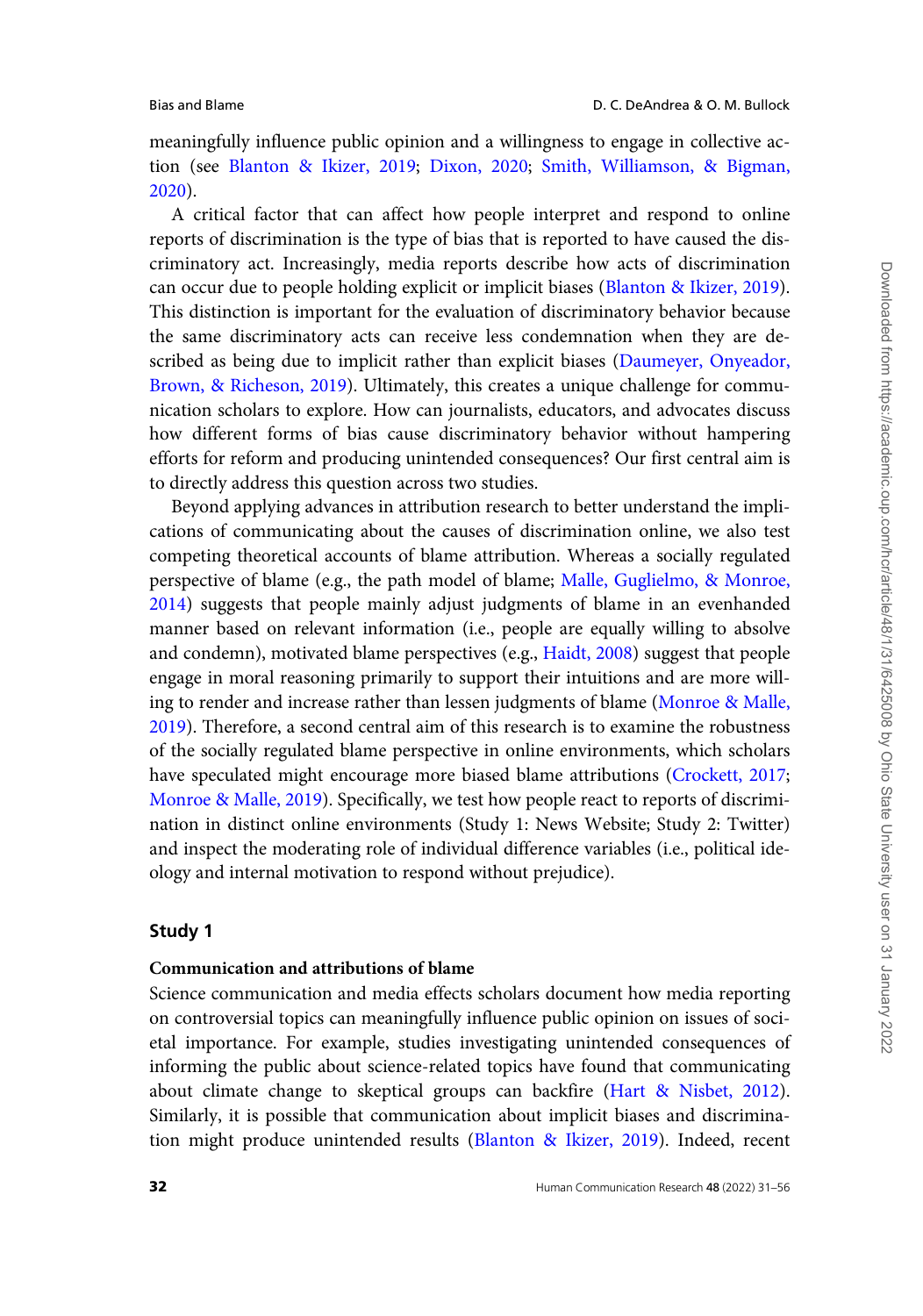studies have examined how attributions of blame and condemnation for discriminatory acts can vary depending on whether reports indicate the acts were due to explicit or implicit biases (Daumeyer et al., [2019; Daumeyer, Onyeador, & Richeson,](#page-23-0) [2020](#page-23-0)). Although conceptual debates exist (see [Greenwald & Lai, 2020](#page-23-0); [Payne,](#page-25-0) [Vuletich, & Lundberg, 2017\)](#page-25-0), implicit biases are generally defined as mental associations triggered automatically about a social category (e.g., race, gender) that can lead to discrimination without intent and possibly awareness (see Payne et al., [2017;](#page-25-0) [Payne, Vuletich,](#page-25-0) & [Brown-Iannuzzi, 2019\)](#page-25-0). In contrast, people can self-report explicit biases upon introspection [\(Payne et al., 2019\)](#page-25-0).

Attribution theories help explain why people would evaluate discriminatory acts differently depending on whether explicit or implicit biases spurred the prejudiced behavior. Specifically, the path model of blame [\(Malle et al., 2014\)](#page-24-0) explains how, upon detecting a norm-violating act, people determine whether the transgressor intentionally committed the violation; judgments of intentionality increase blame whereas the the lack of intentionality mitigates blame. Although scholars have questioned whether implicit biases truly operate outside of conscious awareness, many researchers have used the terms implicit and unconscious bias interchangeably (see [Payne et al., 2019](#page-25-0)). Furthermore, implicit biases are commonly described to the public as a form of unconscious bias that leads to discrimination without intent or awareness ; some articles even describe implicit biases as inherently unintentional.

Recently, [Daumeyer et al. \(2019,](#page-23-0) [2020\)](#page-23-0) directly examined the implications of citing explicit or implicit bias as the cause of discrimination in news reports. In their first set of studies, the authors found that reports of various forms of discrimination (i.e., age, political affiliation, and racial/ethnic) produced less accountability for perpetrators, as well as less punishment, concern, and desire for reform, when they were described as caused by implicit rather than explicit biases [\(Daumeyer et al.,](#page-23-0) [2019](#page-23-0)). These results subsequently replicated in follow-up studies which considered whether the observed relationships would generalize to the context of gender discrimination [\(Daumeyer et al., 2020](#page-23-0)). Together, this work provides robust evidence that discrimination attributed to implicit bias receives less condemnation, posing important implications for those who communicate about issues involving discrimination.

H1: People assign greater blame and condemnation for acts attributed to explicit biases relative to implicit biases.

We seek to extend upon this work in several ways. First, recent theoretical advances in blame attribution (i.e., the path model of blame) indicate the importance of going beyond a bifurcation of behavior into categories of intentional versus unintentional to fully explain how people make attributions of blame (see [Malle et al.,](#page-24-0) [2014;](#page-24-0) [Monroe & Malle, 2019](#page-24-0)). From this perspective, within the category of intentional acts, people consider the reasons why the person performed the normviolating action. Reasons can serve a blame-mitigating function (e.g., knocking someone over to prevent them from getting hit by a bus) or a blame-exacerbating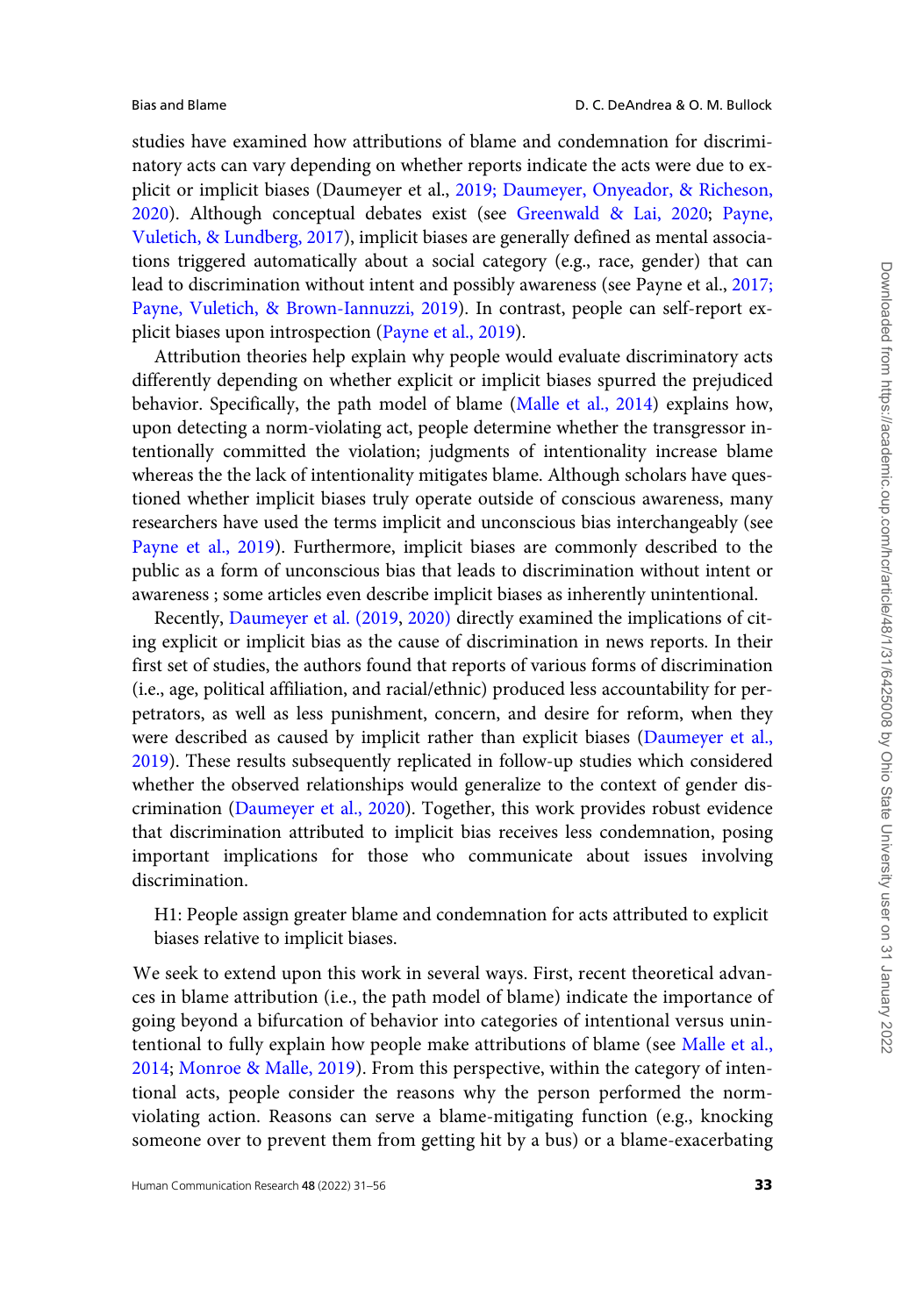function (e.g., knocking someone over to cause them pain). For unintentional acts, people consider the degree to which an agent could have prevented the norm-violating action; preventability assessments involve whether the agent had the capacity and obligation to prevent the act. Greater perceived preventability exacerbates blame, whereas lower perceived preventability mitigates blame [\(Monroe](#page-24-0) & [Malle, 2019\)](#page-24-0).

# The role of reasons

At first glance, the notion that there are "good" reasons for treating someone differently based on their race, gender, or sexual orientation might appear odd or repulsive. However, political spin often emphasizes different aspects of controversial events, news coverage and social media content can seek to justify the seemingly unjustifiable (e.g., the killing of Eric Garner; see [Dukes & Gaither, 2017\)](#page-23-0), and victim-blaming regularly occurs [\(Lumsden](#page-24-0) & [Morgan, 2017;](#page-24-0) [Paterson, Brown, &](#page-25-0) [Walters, 2019\)](#page-25-0). As such, it is necessary to explore how online reports can cite reasons to mitigate or exacerbate levels of blame and condemnation.

A faithful application of the path model of blame to the current context would suggest that online commenters can cite reasons to mitigate or exacerbate blame for transgressors who commit intentional acts of discrimination. However, the degree to which the presentation of reasons can exacerbate blame when online reports indicate that an agent intentionally discriminated against another individual or group is unknown. Intentional acts of discrimination lack ambiguity, which can standardize blame attributions (see [Major et al., 2003](#page-24-0)). When no reasoning is presented for why an agent intentionally treated others differently based on, for instance, their race, it is easier for people to infer reasons (e.g., the agents want to harm the group) or causal history of reason explanations (e.g., the agents are racist) that exacerbate blame than it is to infer reasons that mitigate (i.e., lessen, not eliminate) blame (e.g., the agents believe they are helping the group). If negative reasons are highly accessible and inferred in absence of their explicit presentation, then we should not expect the presentation of such reasons to substantively increase levels of blame. Essentially, a ceiling effect might exist wherein it is difficult for the presentation of reasons to exacerbate blame for online reports that indicate an agent intentionally discriminated against another individual or group.

In general, considering the accessibility and valence of reasons for normviolating acts can provide the same benefits outlined by those who advocate for an attribute-centered approach to understanding behavioral norms (see [Rimal &](#page-25-0) [Lapinski, 2015](#page-25-0)). Classifying behaviors by their attributes (e.g., public/private; frequent/infrequent) can illuminate when particular norms (e.g., descriptive, injunctive) will exert a substantive influence, increasing the predictive and explanatory power of social norm theories. Likewise, considering the accessibility and valence of reasons available to account for certain behaviors can be informative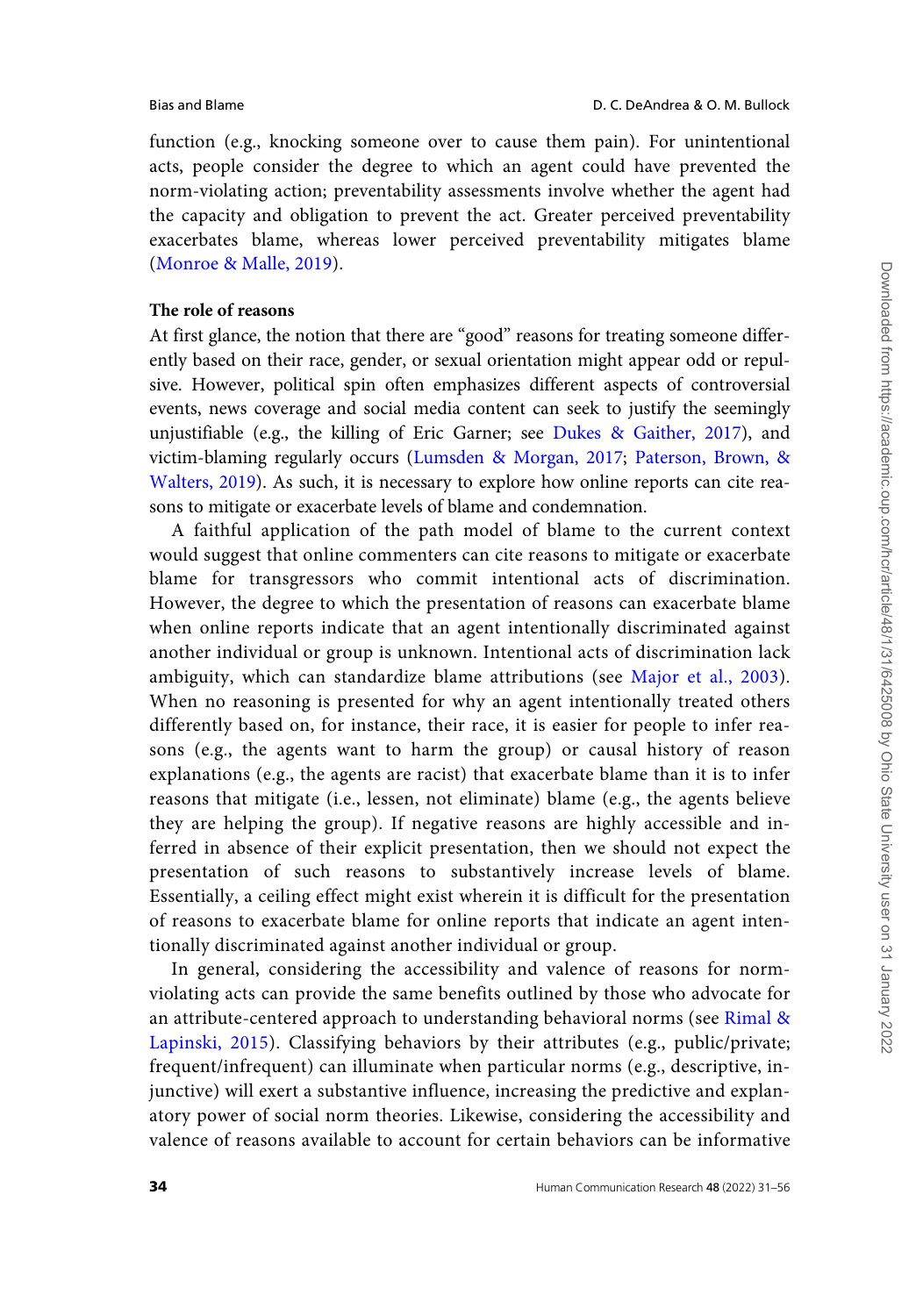for predicting how strongly reasons will exacerbate or mitigate blame. In the context of evaluating reports of intentionally discriminatory behavior online, we suspect the ability of reasons to mitigate blame is greater than the ability to exacerbate blame.

RQ1: Relative to providing no reasons, can the presentation of bad motives exacerbate blame and condemnation for intentional discriminatory acts?

H2: Relative to providing no reasons, the presentation of reasons that seek to justify intentional discriminatory acts mitigate blame and condemnation.

#### Preventability and implicit bias training

Similar to the role reasons play in mitigating or exacerbating blame for intentional acts, reporters, and online commenters can bring to the forefront the degree to which unintentional acts were preventable. When implicit biases are cited as the cause of discriminatory behavior, one factor that could affect perceptions of preventability is whether individuals have completed implicit bias training. Implicit bias training is regularly employed to reduce discriminatory behavior in a variety of professional and societal settings [\(Blanton](#page-23-0) & [Ikizer, 2019;](#page-23-0) [Sukhera, Watling,](#page-25-0) & [Gonzalez, 2020\)](#page-25-0). Although the efficacy of implicit bias training is complex ([Bezrukova, Spell, Perry,](#page-23-0) & [Jehn, 2016;](#page-23-0) [Hagiwara, Dovidio, Stone,](#page-23-0) & [Penner, 2020\)](#page-23-0), and a recent meta-analysis indicates such training appears to produce trivial changes in explicit behavior (see [Forscher et al., 2019\)](#page-23-0), the public is regularly presented with implicit bias training as a viable option to reduce unintentional discrimination. The implications of discussing the presence or absence of implicit bias training for attributions of blame and the need for reform are understudied from a communicative perspective [\(Redfield, 2020\)](#page-25-0).

[Blanton and Ikizer \(2019\)](#page-23-0) discuss how science communication surrounding implicit bias tests and training might produce unintended consequences. Specifically, they note (a) how individuals might infer from media descriptions that they should inhibit implicit biases, but behavioral inhibition strategies often backfire, and (b) if implicit biases are increasingly described as being common, normative constraints that might otherwise hold such biases in check are reduced. We seek to examine the degree to which another mechanism (i.e., preventability perceptions) influences how people respond to reports of discrimination online. If implicit biases are reported as the cause of discrimination, specifying an unwillingness or failure to complete implicit bias training could exacerbate blame. Conversely, those seeking to mitigate blame might highlight efforts taken to reduce implicit biases through training completion.

H3: When discriminatory acts are attributed to implicit biases, information about the completion of implicit bias training mitigates blame (relative to no information).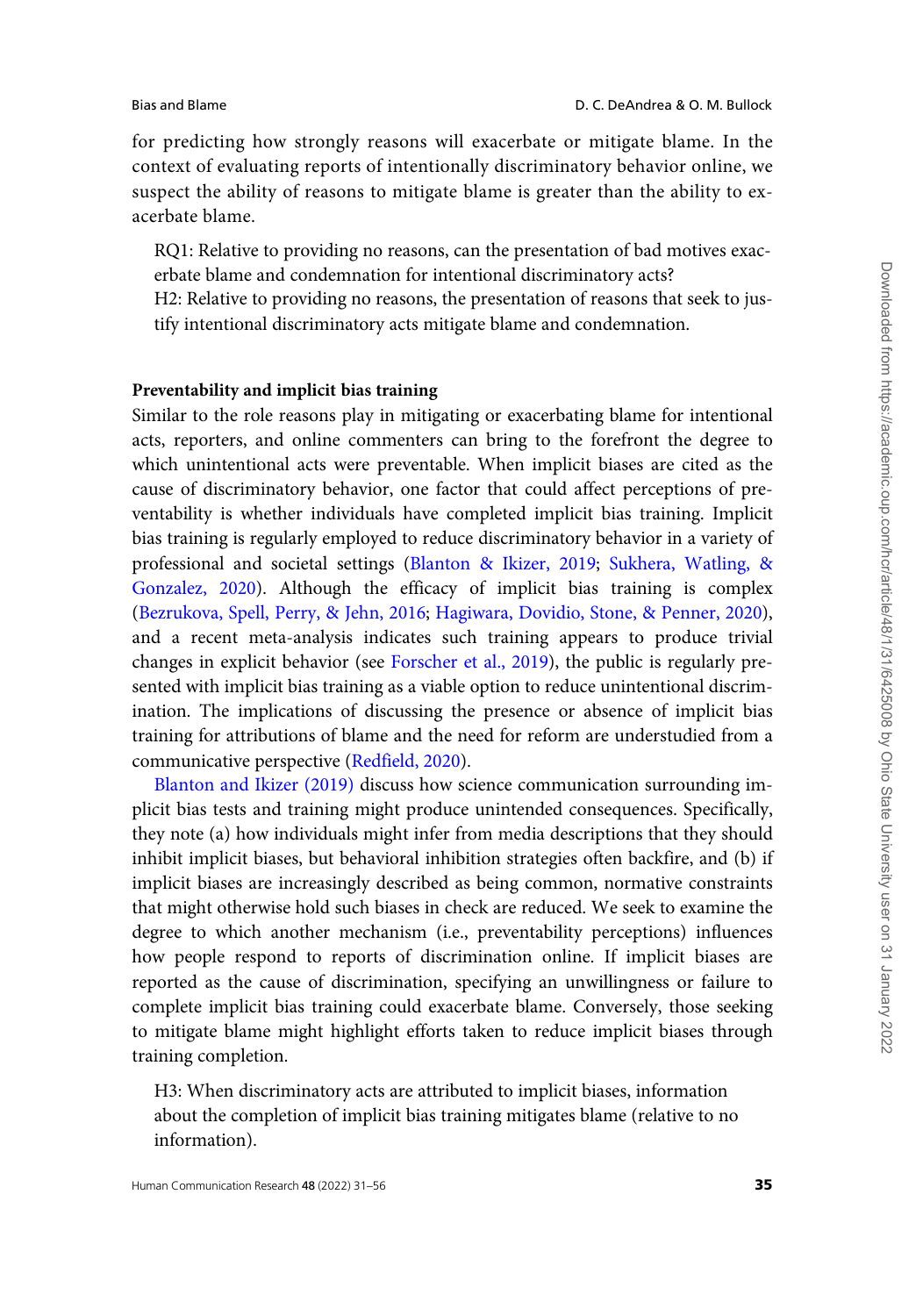H4: When discriminatory acts are attributed to implicit biases, information about the failure to complete implicit bias training exacerbates blame (relative to no information).

#### Potential moderating factors

Finally, we examine how individual difference variables might moderate blame attributions. As noted by [Monroe and Malle \(2019\)](#page-24-0) and empirically documented (e.g., [Schiller, Baumgartner, & Knoch, 2014](#page-25-0)), there are circumstances under which people are likely to attribute blame in a biased manner (e.g., favoring the ingroup and discriminating against an outgroup). The first individual difference that we investigate is internal motivation to respond without prejudice (IMS), which is defined as "the extent to which people are intrinsically motivated to behave in non-prejudiced ways" [\(Daumeyer](#page-23-0) [et al., 2019\)](#page-23-0). In their 2019 article, Daumeyer et al. (Study 3) investigate IMS as a potential moderator of the relationship between the type of information provided to participants and their blame judgments. Specifically, they considered whether those high in IMS may be especially likely to hold perpetrators of discriminatory acts accountable for their behavior, especially if the behaviors are grounded in explicit biases, whereas those low in IMS may be less likely to distinguish the blameworthiness of acts driven by explicit or implicit biases. Indeed, their results detected a moderation effect, suggesting that participants who were high in IMS generally tended to hold perpetrators more accountable for blameworthy acts. Those high in IMS were also more likely to support punishment in response to discriminatory acts due to explicit rather than implicit bias. Daumeyer and colleagues suggest the influence of IMS occurs because those low in IMS are less motivated to attend to details surrounding issues and information related to discrimination, whereas those high in IMS are more attentive to such information. The present study seeks to replicate and explore these relationships further.

RQ2: Does IMS influence judgments of blame and condemnation?

Lastly, we seek to extend previous work by examining another individual difference that may moderate how individuals make blame judgments: political ideology. There is clear evidence that public opinion on matters of discrimination varies greatly along partisan lines. For instance, in the United States, Democrats and Republicans have "vastly different views" on the treatment of Black Americans, the amount of attention given to racial issues, and their willingness to learn about racial inequities ([Horowitz, Brown, &](#page-24-0) [Cox, 2019](#page-24-0), p. 8). There are also wide partisan gaps in views on discrimination in society based on gender, religion, and sexual orientation [\(Jones, 2019\)](#page-24-0). Given the substantive differences in views on bias and discrimination in society, we seek to examine if political ideology influences judgments of blame and moral condemnation. Specifically, we consider whether political ideology influences people to make blame judgments in a manner less consistent with the socially regulated perspective of blame.

RQ3: Does political ideology influence judgments of blame and condemnation?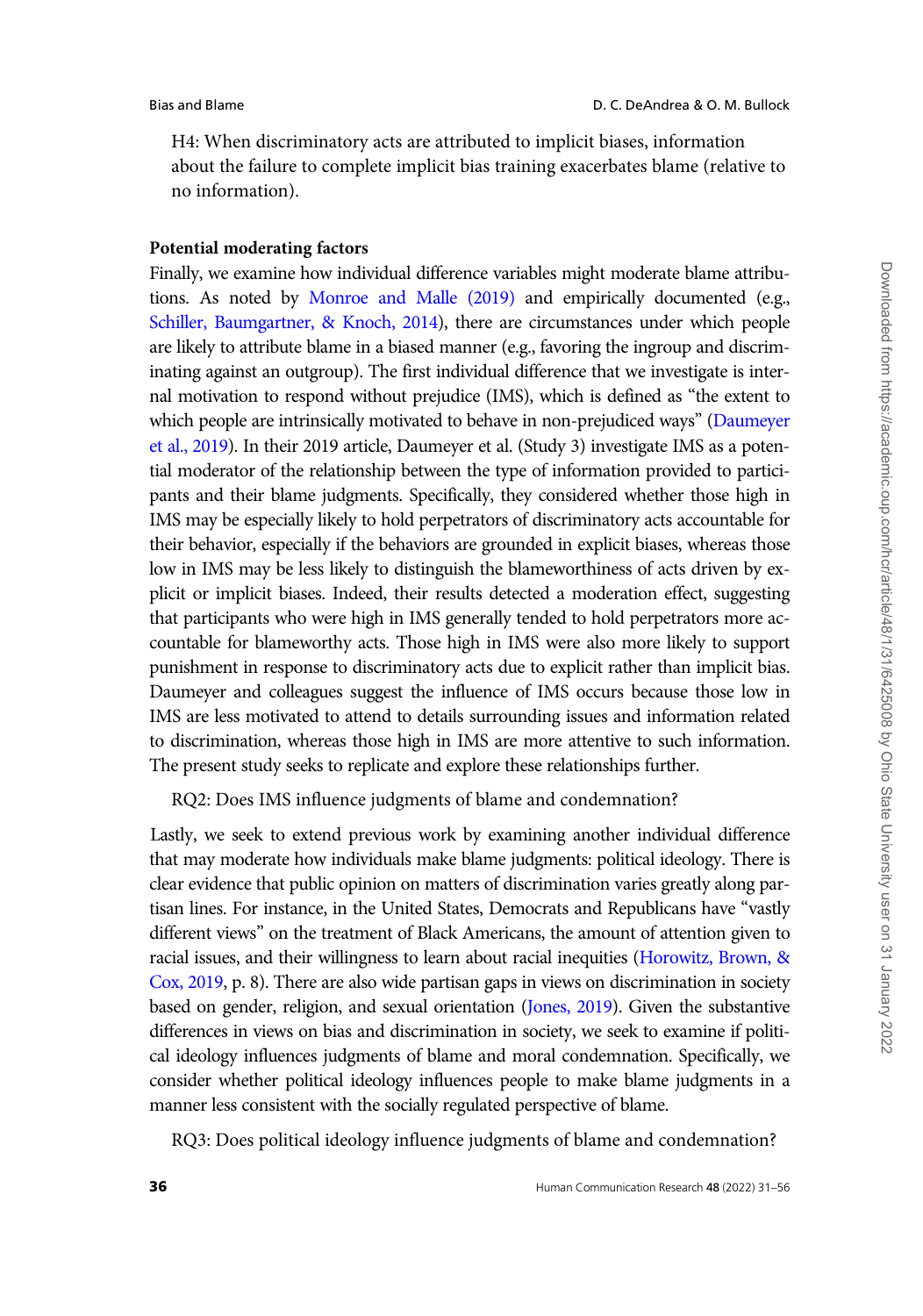# Method

# Research design overview

A between-subjects experiment was designed to test the hypotheses and research questions. The bias information factor had six conditions that varied the type of bias reported (intentional only, intentional mitigating reason, intentional exacerbating reason, unintentional only, unintentional more preventable, unintentional less preventable). A second factor, agent type, had two conditions (individual or group) to test if the effects of the bias information factor generalized to both individuals and a group of individuals committing discriminatory acts. Thus, participants were randomly assigned to one of the 12 conditions.

# Participants

A total of 1,009 participants were recruited through TurkPrime and paid \$2.00 in exchange for their participation (see [Litman, Robinson,](#page-24-0) & [Abberbock, 2017\)](#page-24-0). Although all participants received compensation, a modified version of a validated attention check by [Berinsky, Margolis, and Sances \(2014\)](#page-22-0) was included that 62 participants failed; we subsequently removed these participants from all analyses yielding a final sample of 947. Sample characteristics are described in more detail in [Supplementary Material](https://academic.oup.com/hcr/article-lookup/doi/10.1093/hcr/hqab016#supplementary-data).

# Stimuli

Following the method employed by [Daumeyer et al. \(2019\)](#page-23-0), participants read an online news article that varied information surrounding an act of discrimination. As a conceptual replication and extension, we changed the context surrounding the act to discriminatory lending, increased the number of bias information conditions, and varied whether the act of discrimination was undertaken by a single individual or a collection of individuals. In all conditions, participants read an online news article about the results of a bank audit investigating discriminatory lending practices. In all conditions, participants read that a report discovered that bank officer(s) approved loans for White applicants at almost double the rate of minority applicants, and that interviews with co-workers, and a review of video and audio recordings, confirmed the findings of the report. In the three intentional conditions (intentional only, mitigating reason, exacerbating reason), participants read that the investigation examined whether *explicit* biases caused discriminatory lending. The report always concludes that the agent(s) intentionally provided loans to White applicants at a greater rate than minority applicants. However, in the mitigating reason condition, the bank officer(s) explain that they are members of the local chamber of commerce, that they helped create a program to attract minority business owners in conjunction with the local credit union, and that they feel obliged to refer minority applicants to the program as it provides better interest rates. In the exacerbating reason condition, the bank officers(s) explain that they are members of the local chamber of commerce, and that it is within their rights to consider the types of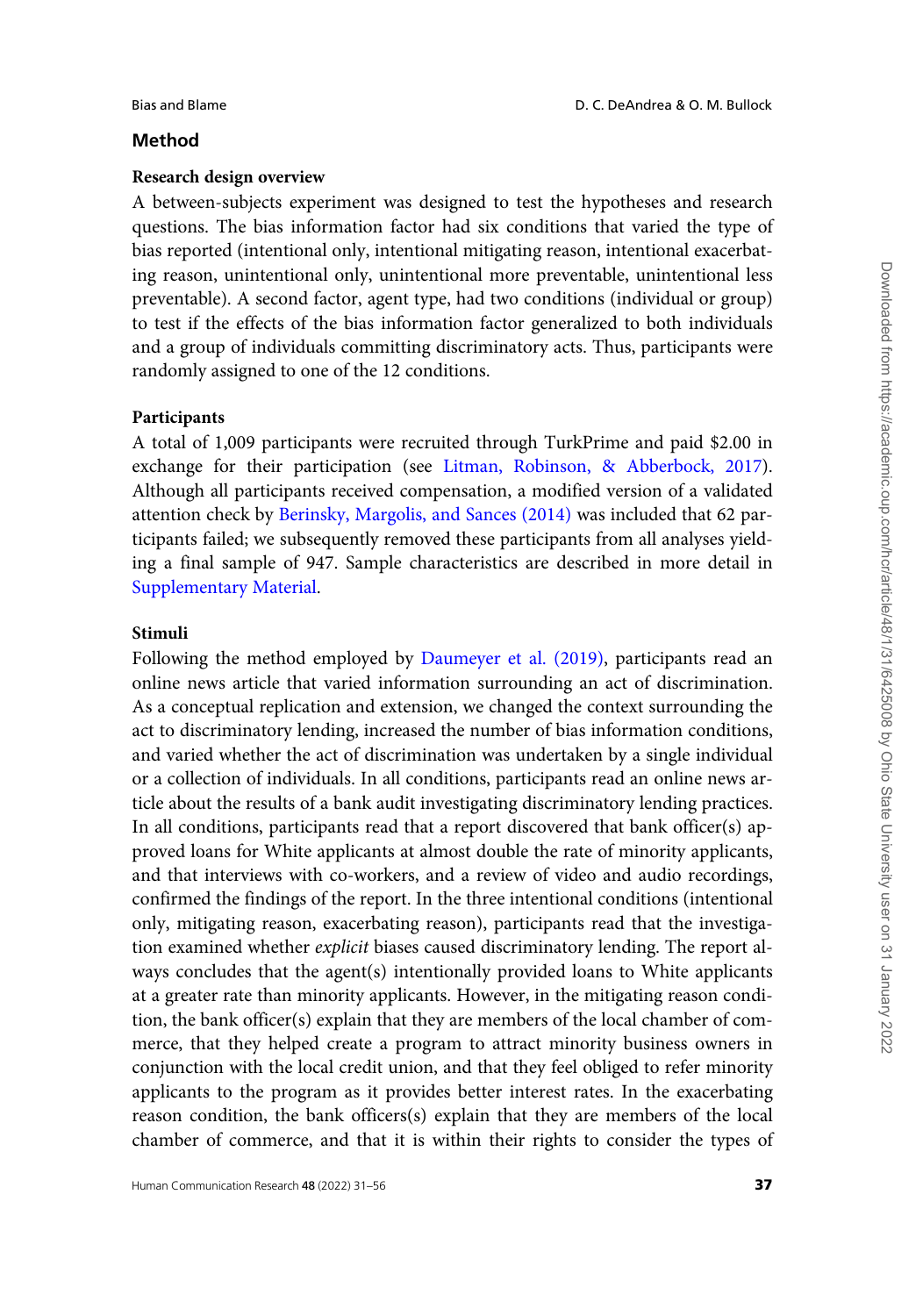businesses and business owners they want to attract to the community and the types they feel do not fit within the fabric of the community.

In the three unintentional conditions (unintentional only, more preventable, less preventable), participants read that the investigation examined whether implicit biases caused discriminatory lending. The report always concludes that the difference in lending rates was unintentional and driven by implicit biases. However, in the more preventable condition, the report also states that the bank officer(s) failed to complete mandatory implicit bias training. In the less preventable condition, the report states that the bank officer(s) completed voluntary implicit bias training. Please see [Supplementary Materials](https://academic.oup.com/hcr/article-lookup/doi/10.1093/hcr/hqab016#supplementary-data) for all versions of the stimuli.

#### Measures

All items are measured on 7-point Likert style scales with endpoints of strongly disagree (1) to strongly agree (7) unless otherwise noted. In addition to measuring blame, multiple indicators of condemnation were included as outcome variables for two reasons. First, where possible we sought to replicate [Daumeyer et al. \(2019\),](#page-23-0) who measured moral accountability and individual punishment. Second, [Malle](#page-24-0) [\(2021\)](#page-24-0) documents nuanced differences between classes of moral assessment that are reflected in our range of outcomes. In addition to measuring blame, we measured moral responsibility, agent favorability, and punishment perceptions as indicators of condemnation.

#### Blame

Following [Monroe and Malle \(2019\)](#page-24-0), participants responded to the question, "How much blame does [agent] deserve?" using a slider bar with endpoints of 0–100.

# Moral responsibility

Perceived moral responsibility was measured with eight items from [Redford and](#page-25-0) [Ratliff \(2016\).](#page-25-0) A sample item is "[The agent] is morally responsible for his actions"  $(\alpha = .89)$ .

#### Agent favorability

Two sets of bipolar adjectives on 7-point scales were used to measure favorability perceptions. The stem read, "I view the [agent]..." and was followed by the bipolar adjectives unfavorably/favorably and negatively/positively (Spearman's rho = .96).

### Individual punishment

Consistent with [Daumeyer et al. \(2019\)](#page-23-0), we measured the degree to which individuals (rather than institutions) were perceived to deserve punishment. Participants read the stem, "The [agent] should be..." and responded to the following five items: reassigned, fined, suspended without pay, demoted, and fired ( $\alpha = .90$ ).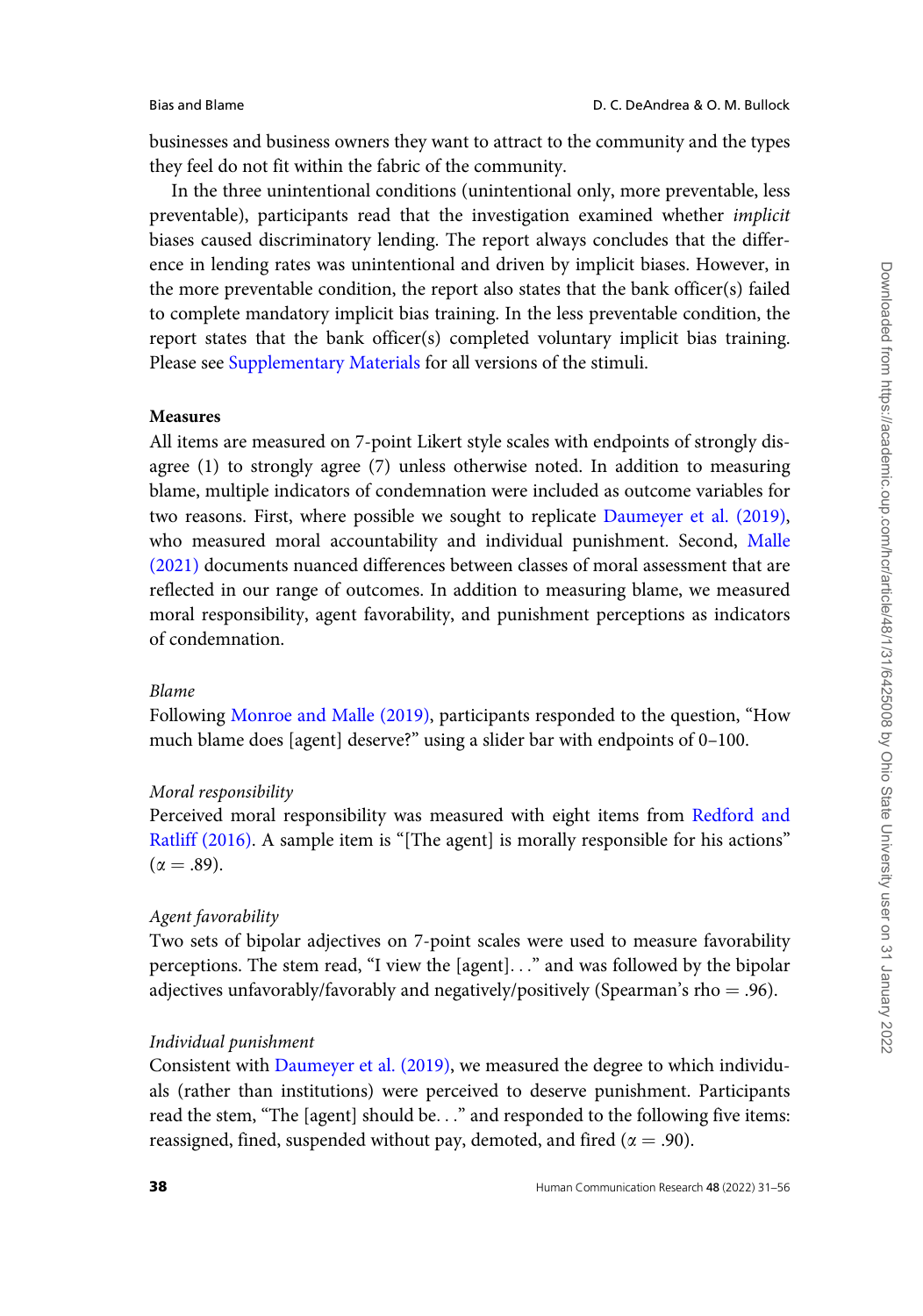# Internal motivation to respond without prejudice subscale

The modified [\(Daumeyer et al., 2019\)](#page-23-0) five-item subscale [\(Plant](#page-25-0) & [Devine, 1998](#page-25-0)) was used to assess whether participants personally strive to act in nonbiased ways with others ( $\alpha = .86$ ).

#### Conservativism

Two items were used to assess political ideology [\(Robinson, Shaver, & Wrightsman,](#page-25-0) [1999](#page-25-0)). The items stated "I endorse many aspects of conservative political ideology" and "I endorse many aspects of liberal political ideology" (reverse-coded; Spearman's rho  $= .53$ ).

#### Results

Here, we organize the reporting of our results by dependent variable starting with the outcome of blame; we summarize support for each hypothesis in [Table S11](https://academic.oup.com/hcr/article-lookup/doi/10.1093/hcr/hqab016#supplementary-data) of [Supplementary Material.](https://academic.oup.com/hcr/article-lookup/doi/10.1093/hcr/hqab016#supplementary-data) We first conducted a series of two-way ANOVAs to examine main and interaction effects of the bias information type and agent type factors for each outcome; A two-way ANOVA indicated a significant main effect for the bias information type factor,  $F(5, 935) = 36.24$ ,  $p < .001$ ,  $\eta_p^2 = .16$ , a non-significant main effect for the agent type factor,  $F(1, 935) = .14$ ,  $p = .71$ ,  $\eta_p^2 < .001$ , and a significant bias type x agent type interaction,  $F(5, 935) = 2.54$ ,  $p = .027$ ,  $\eta_p^2 = .013$  on blame. [Table 1](#page-9-0) provides means and standard errors as well as an indication if the means significantly varied as determined by Bonferroni adjusted pairwise comparisons.

Hypothesis 1 states that people assign greater blame for acts attributed to explicit biases relative to implicit biases. Across both agent conditions, there were higher levels of blame in the intentional only  $(M = 81.21, SD = 21.15)$  condition relative to the unintentional only condition ( $M = 57.82$ ,  $SD = 29.43$ ; supporting H1). RQ1 explored whether, relative to providing no reasons, the presentation of bad reasons can exacerbate blame for intentional acts of discrimination. There was no difference between the intentional only and exacerbating reason conditions ( $M = 80.33$ ,  $SD =$ 21.14), indicating that the presentation of bad reasons did not exacerbate blame. Hypothesis 2 predicted that, relative to providing no reasons, the presentation of reasons that seek to justify intentional acts of discrimination mitigate blame. The mitigating reason condition ( $M = 52.84$ ,  $SD = 33.42$ ) had significantly lower blame scores relative to both the intentional only and exacerbating reason conditions (supporting H2). Hypothesis 3 states that when discriminatory acts are attributed to implicit biases, information about the completion of implicit bias training mitigates blame, whereas Hypothesis 4 states information about the failure to complete implicit bias training exacerbates blame. The three unintentional conditions (i.e., unintentional only, less preventable, and more preventable) did not vary in blame within the collective agent condition (not supporting H3 and H4). However, the significant interaction effect provides some evidence that participants evaluated the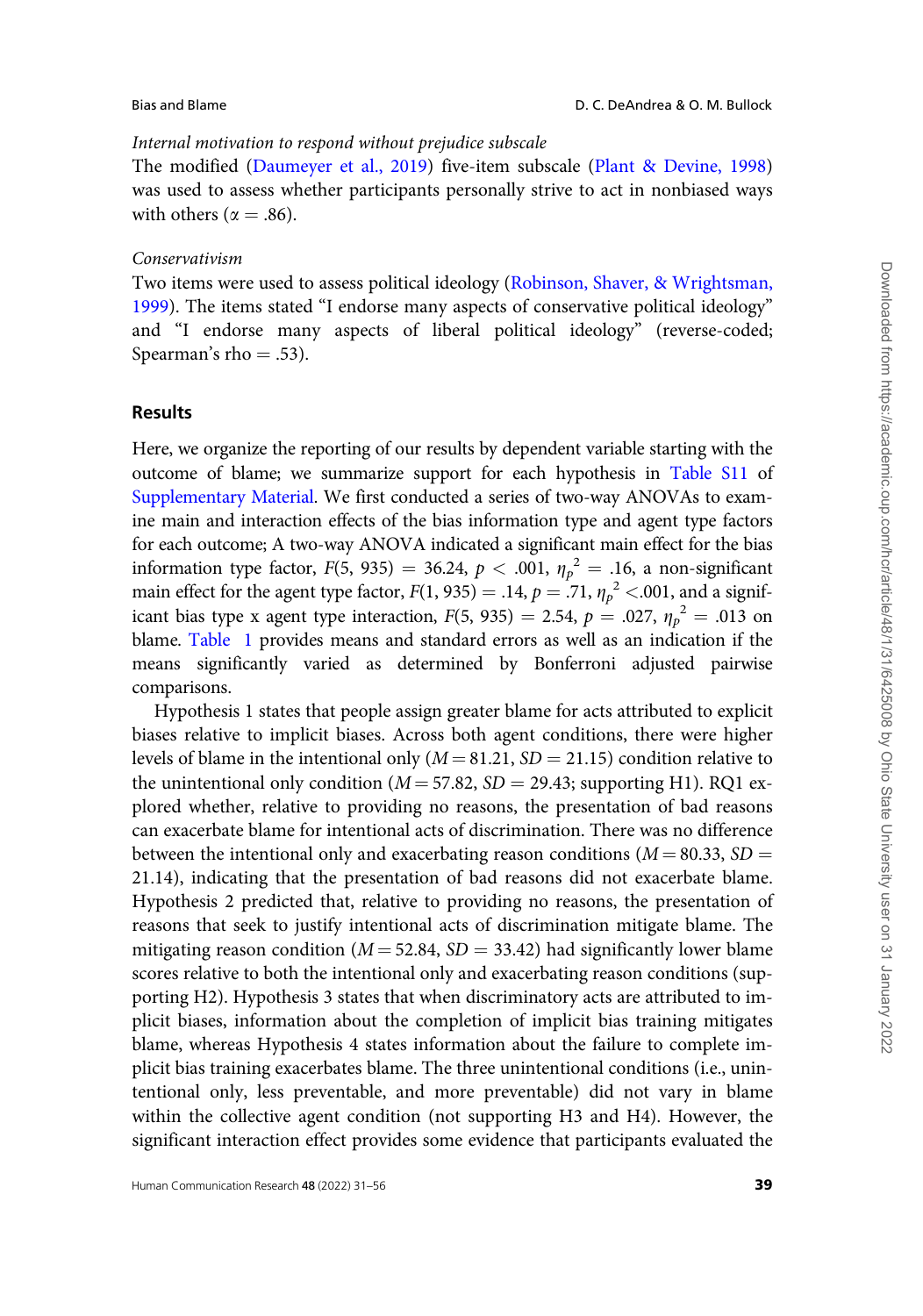| Outcome                      | <b>Information Condition</b>       | Estimated<br>Marginal<br>Mean   | Standard<br>Error |
|------------------------------|------------------------------------|---------------------------------|-------------------|
| Blame                        | Intentional Mitigating (a)         | 49.22b, c, f                    | 3.06              |
| <b>Individual Agent</b>      | Intentional (b)                    | $81.85$ <sup>a, d, e, f</sup>   | 2.98              |
|                              | Intentional Exacerbating (c)       | 84.33 <sup>a, d, e, f</sup>     | 2.98              |
|                              | Unintentional Less Preventable (d) | 52.37b, c, f                    | 3.10              |
|                              | Unintentional (e)                  | 58.51 $^{\rm b, c}$             | 2.96              |
|                              | Unintentional More Preventable (f) | $66.01^{a, b, c, d}$            | 2.96              |
| Blame                        | Intentional Mitigating (a)         | $56.36^{b, c}$                  | 3.02              |
| Collective Agent             | Intentional (b)                    | 81.78 <sup>a, d, e, f</sup>     | 2.96              |
|                              | Intentional Exacerbating (c)       | 76.33 <sup>a, d, e, f</sup>     | 2.98              |
|                              | Unintentional Less Preventable (d) | 59.19 <sup>b, c</sup>           | 3.02              |
|                              | Unintentional (e)                  | 57.09b, c                       | 3.04              |
|                              | Unintentional More Preventable (f) | 57.70 $^{\rm b, c}$             | 2.96              |
| Moral Responsibility         | Intentional Mitigating (a)         | $4.36^{b, c, f}$                | .10               |
|                              | Intentional (b)                    | $5.62$ <sup>a, c, d, e, f</sup> | .10               |
|                              | Intentional Exacerbating (c)       | 5.57 <sup>a, d, e, f</sup>      | .10               |
|                              | Unintentional Less Preventable (d) | 4.49 $^{b, c}$                  | .10               |
|                              | Unintentional (e)                  | $4.63^{b, c}$                   | .10               |
|                              | Unintentional More Preventable (f) | $4.79^{a, b, c}$                | .10               |
| Favorability                 | Intentional Mitigating (a)         | $4.15^{b, c, e, f}$             | .15               |
|                              | Intentional (b)                    | $2.54^{a, c, d, e, f}$          | .14               |
|                              | Intentional Exacerbating (c)       | $2.75^{a, d, e, f}$             | .15               |
|                              | Unintentional Less Preventable (d) | $3.85^{b, c}$                   | .15               |
|                              | Unintentional (e)                  | $3.49^{a, b, c}$                | .15               |
|                              | Unintentional More Preventable (f) | $3.44^{a, b, c}$                | .14               |
| <b>Individual Punishment</b> | Intentional Mitigating (a)         | $3.68^{b, c}$                   | .13               |
|                              | Intentional (b)                    | 5.09 <sup>a, c, d, e, f</sup>   | .12               |
|                              | Intentional Exacerbating (c)       | 4.91 <sup>a, d, e, f</sup>      | .13               |
|                              | Unintentional Less Preventable (d) | $3.86^{b, c}$                   | .13               |
|                              | Unintentional (e)                  | $3.85^{b, c}$                   | .13               |
|                              | Unintentional More Preventable (f) | $3.89^{b, c}$                   | .12               |

<span id="page-9-0"></span>Table 1. Descriptive Statistics for Outcome by Information Condition

Note: Different letters in the same row indicate means that significantly differ at  $p < .05$ after Bonferroni adjustment for multiple pairwise comparisons.

less preventable and more preventable conditions differently. Within the individual agent condition, the less preventable condition ( $M = 52.36$ ,  $SD = 26.76$ ) received significantly lower blame scores in comparison to the more preventable condition  $(M = 66.01, SD = 25.06;$  providing partial support for H3 and H4).

We repeated this analysis approach for the remaining outcome variables, which we collectively referred to as indicators of condemnation. However, given (a) the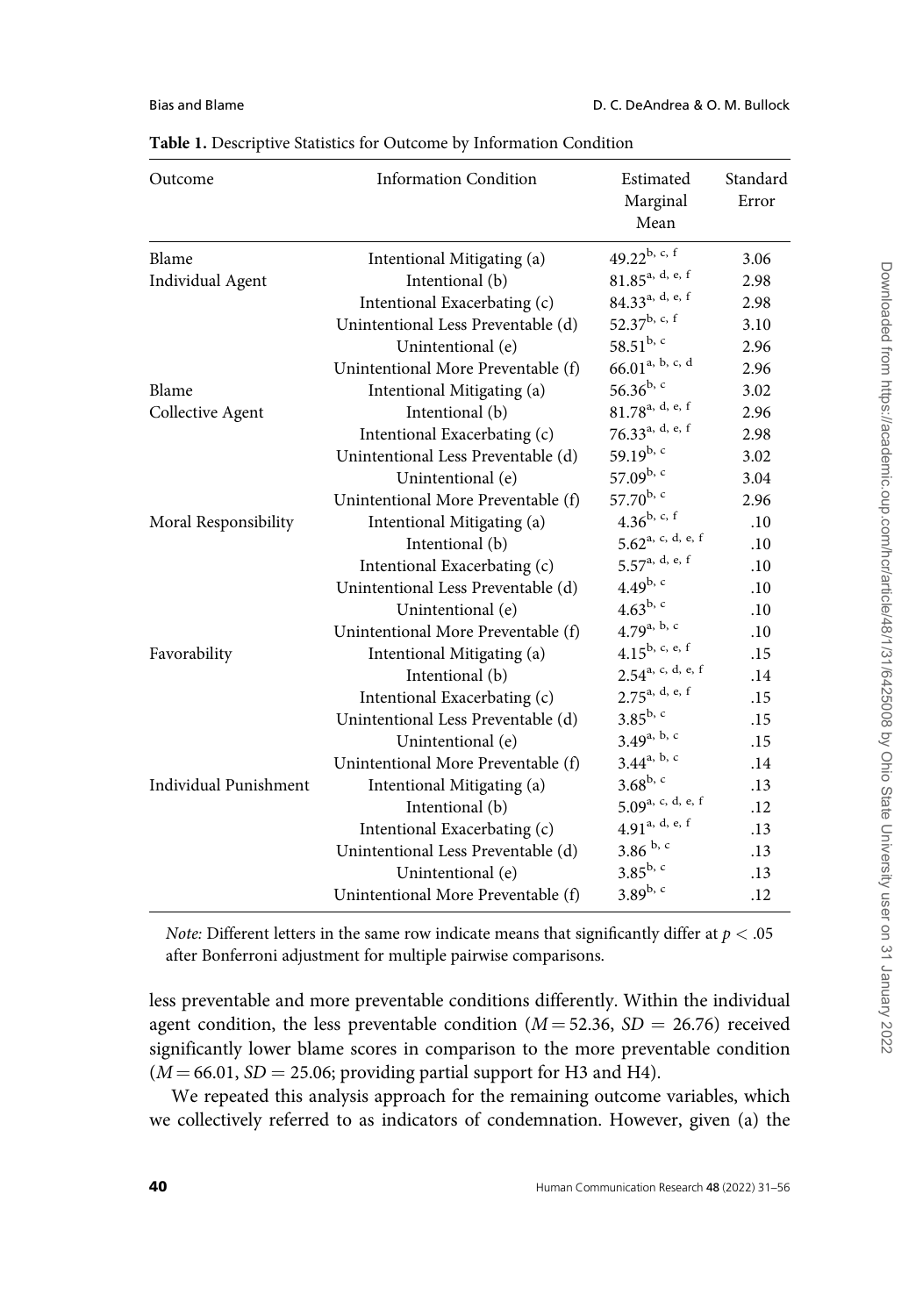interaction of the bias information and agent factors was not significant for the remaining dependent variables, and (b) the main effect of agent type was not significant for any of the remaining dependent variables, we focus our reporting on the main effects of the bias information factor.

A significant main effect of the bias information type factor was detected for the moral responsibility outcome,  $F(5, 925) = 32.53$ ,  $p < .001$ ,  $\eta_p^2 = .15$ . The intentional only condition and the exacerbating reason condition did not vary (informing RQ1) but had significantly higher scores for perceived moral responsibility relative to all other conditions (supporting H1 and H2). The mitigating reason condition did not differ from the less preventable condition but was significantly lower in perceived moral responsibility relative to the more preventable condition (lending minimal support to H3 and H4).

A significant main effect also emerged for the perceived favorability variable,  $F(5, 935) = 18.12, p < .001, \eta_p^2 = .09$ . Again, the intentional only and exacerbating reason conditions did not vary (RQ1) and were significantly lower in perceived favorability than all other conditions (supporting H1 and H2). The mitigating reason and less preventable condition did not vary; however, favorability perceptions were significantly higher in the mitigating condition relative to the unintentional only and more preventable conditions (lending minimal support to H3 and H4).

A main effect was also detected for individual punishment,  $F(5, 933) = 24.38$ ,  $p < .001$ ,  ${\eta_p}^2 = .12$ . Again, the intentional only and exacerbating reason conditions did not vary (RQ1) and were significantly higher in reported individual punishment than all other conditions (H1 and H2 supported); the remaining four conditions did not vary (no support for H3 or H4).

Next, we examined how conservatism and internal motivation to respond without prejudice (IMS) related to each dependent measure and whether conservatism and IMS moderated the effects of the bias information type factor on the dependent measures. As indicated by the results of multiple regression analyses presented in [Table S3,](https://academic.oup.com/hcr/article-lookup/doi/10.1093/hcr/hqab016#supplementary-data) conservatism and IMS independently predicted each outcome measure with one exception; conservatism did not significantly predict individual punishment scores when controlling for IMS. IMS positively predicted all outcome measures, except perceived favorability, with which it had a significant negative association. Higher scores on the conservatism measure were associated with lower scores for blame and moral responsibility and greater perceived favorability of the agent(s).

Model 1 in PROCESS [\(Hayes, 2018\)](#page-24-0) was used to examine conservatism and IMS as moderators generating estimates of conditional effects based on 10,000 resamples. Given the multi-categorical nature of the bias information type factor, we examined if the difference between specific conditions (intentional only vs. unintentional only; exacerbating reason vs. mitigating reason; less preventable vs. more preventable) on each outcome varied as a function of conservatism or IMS. Tables S4–S6 provide the results of moderation analyses for IMS, and Tables S7–S9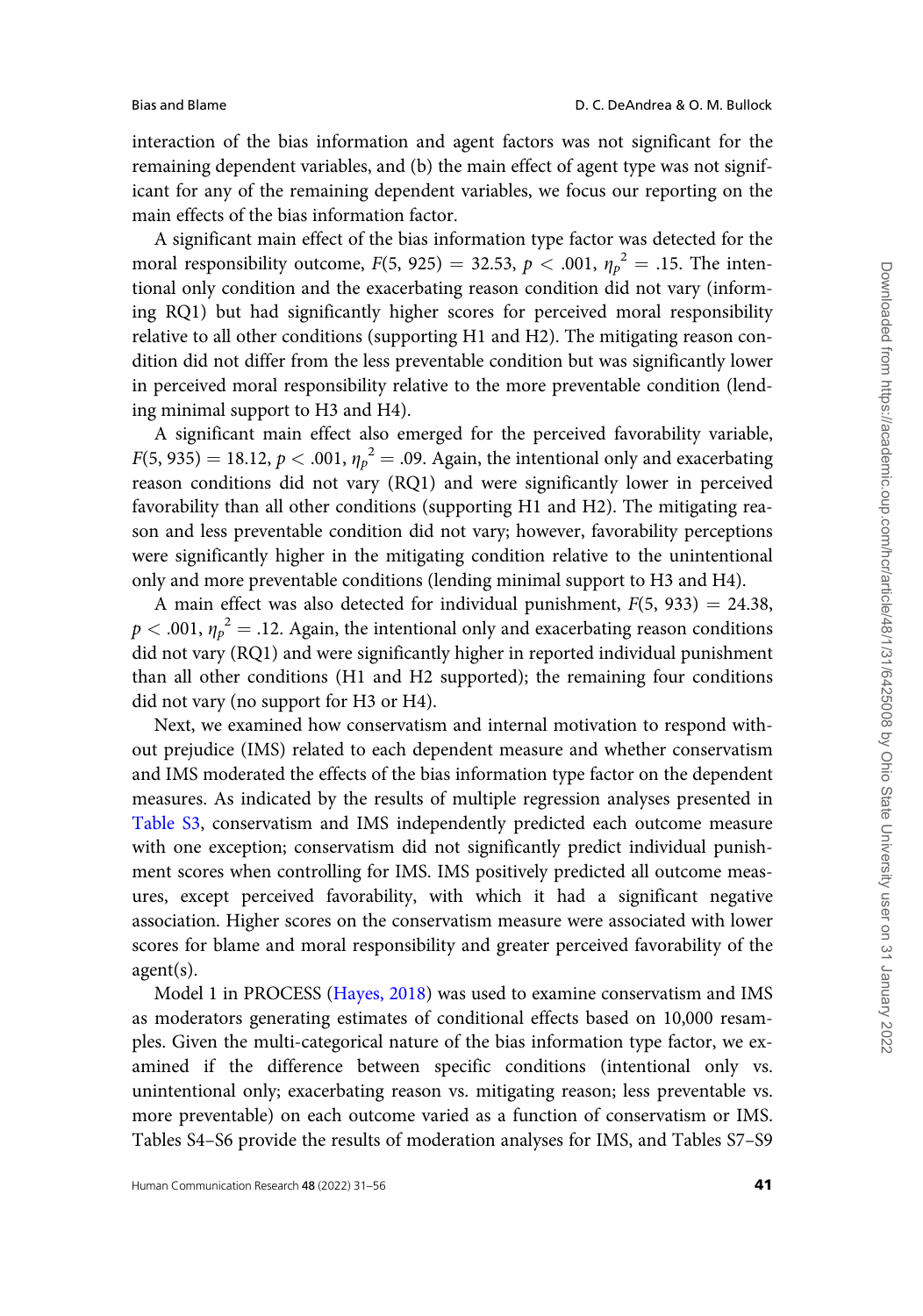show the results of moderation analyses for conservatism. We also visualize these results in [Supplementary Materials](https://academic.oup.com/hcr/article-lookup/doi/10.1093/hcr/hqab016#supplementary-data).

IMS moderated the effect of the intentional only versus unintentional only condition on blame, moral responsibility, and favorability. The nature of the moderation varied (see [Holbert and Park, 2020\)](#page-24-0); contributory (blame, moral responsibility) and contingent (favorability) moderation was detected. For the contributory moderation, higher scores on IMS led to greater significant differences between the intentional only versus unintentional only conditions. For the contingent moderation, there was only a significant difference between conditions at moderate and high levels of IMS.

IMS also moderated the effect of the exacerbating reason versus mitigating reason condition on blame, moral responsibility, and individual punishment. All of the moderation effects were contributory in nature, with significant differences at all levels of IMS that increased in magnitude as IMS increased. There was not clear evidence of moderation by IMS for the less preventable versus more preventable condition for any of the outcomes.

Conservatism moderated the effect of the intentional only versus unintentional only condition on all outcomes. Contributory moderation was detected for blame, moral responsibility, and individual punishment, whereas contingent moderation was detected for perceived favorability. For the contributory moderation, the effect was significant at all levels of the moderator; however, the difference between conditions increased as conservatism scores increased. For the contingent moderation, there was not a significant difference between conditions at low levels of conservatism; however, there was a significant effect at moderate and high levels. Conservatism did not moderate the effect of the exacerbating reason versus mitigating reason conditions or the less preventable versus more preventable conditions on any outcome.

# Discussion

The results indicate that the presentation of reasons and information about implicit bias training influence how people respond to reading about discrimination online. The exacerbating and intentional only conditions did not vary from one another but consistently led to more blame, moral responsibility, and punishment (and less agent favorability) than the other conditions. Overall support was found for H1 in that participants readily distinguished between intentional and unintentional acts. Whereas the mitigating reason condition reduced blame and condemnation (supporting H2), the exacerbating condition did not increase blame and condemnation relative to the intentional only condition (informing RQ1). For the outcome of blame, there was partial support for H3 and H4. The less preventable condition received significantly less blame than the more preventable condition, but only when individual targets were evaluated. However, for the other outcome measures, little support was obtained.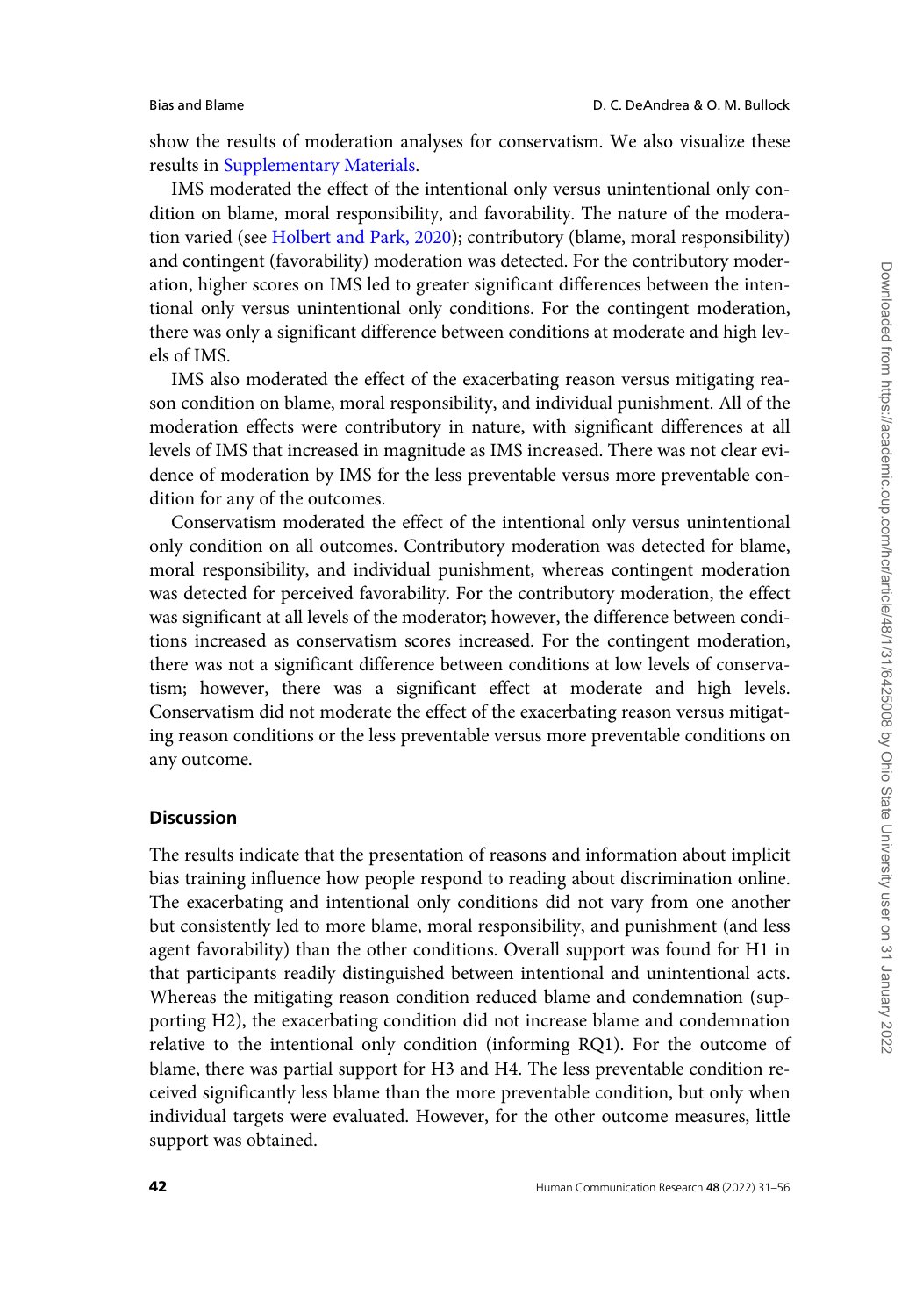Addressing RQ2, IMS was independently associated with all dependent variables and moderated many of the relationships reported above. Greater IMS was associated with more blame and condemnation and greater differences between conditions. The moderation effects were primarily contributory in nature. Addressing RQ3, conservatism was significantly associated with most outcomes and consistently moderated the main effects between the intentional only and unintentional only conditions. The moderation effects were primarily contributory in nature.

Overall, the findings support a socially regulated perspective of blame. Participants consistently reduced blame and condemnation when intentional acts of discrimination were accompanied by a mitigating reason and when the same acts of discrimination were presented as unintentional and caused by implicit biases. Conservatism and IMS moderated some of the reported relationships; however, the moderation effects were primarily contributory in nature, indicating that participants all made significant adjustments in their levels of blame and condemnation, albeit of different magnitude. The data also support our speculation that the presentation of reasons might not be able to exacerbate blame above the amount people already assign for intentional acts of discrimination given the accessibility of bad motives for such acts. It is possible, however, that participants did not interpret the "exacerbating" reason presented in Study 1 as a bad motive. To address concerns about the unique effect that single messages for a specific act of discrimination might have had in Study 1, we sought to replicate our findings with multiple stimuli following the method of [Monroe and Malle \(2019\)](#page-24-0).

### Study 2

Study 2 expands upon Study 1 in the following ways. First, Study 1 examined reactions to one form of discrimination (racial/ethnic) in one context (banking). Study 2 follows the stimulus sampling approach of [Monroe and Malle \(2019\)](#page-24-0) and examines the predictions and research questions outlined in Study 1 across reports of six different forms of discrimination (i.e., racial, gender/sex, sexual orientation, age, religious, and cultural) to increase the generalizability of our findings. Second, [Monroe and Malle \(2019\)](#page-24-0) speculate that certain online environments (e.g., Twitter) might not possess the characteristics necessary for a socially regulated perspective to accurately account for blame attributions. They note, "Central to the socially regulated perspective is the claim that social demands for warrant motivate systematic moral information processing and judgments of blame. What follows from this contention is that intensifying or relaxing the requirement for warrant should modulate whether people are relatively more systematic or more biased in their judgments" (p. 233). We explore the degree to which the socially regulated perspective holds when evaluating accusations of discrimination in an online environment that potentially relaxes the need to justify or defend accusations of blame.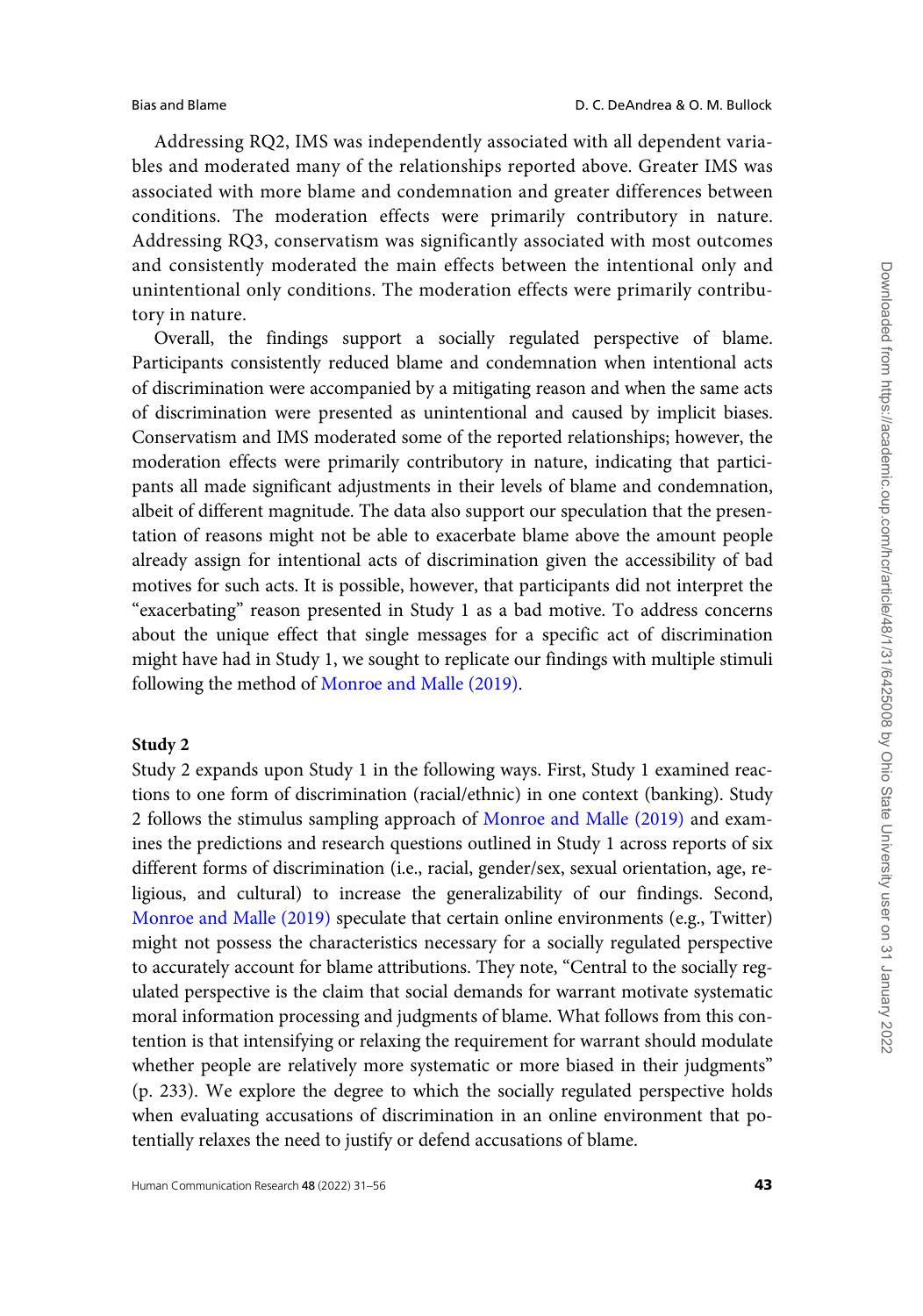#### Bias and Blame D. C. DeAndrea & O. M. Bullock

# Method

# Research design overview

Following the method of [Monroe and Malle \(2019\)](#page-24-0), bias information type was a within-subjects factor with six conditions (intentional only, intentional mitigating reason, intentional exacerbating reason, unintentional only, unintentional more preventable, unintentional less preventable) and stimulus sampling was employed to enhance the generalizability of the results. We only included an individual agent version of each condition due to the results of Study 1.

# Participants

A total of 126 participants were recruited through TurkPrime and paid \$2.00 in exchange for their participation (see [Litman et al., 2017](#page-24-0)). Participants from Study 1 were excluded from taking Study 2. Five participants failed the attention check for a final sample of 121 participants. Sample characteristics are available in [Supplementary Material](https://academic.oup.com/hcr/article-lookup/doi/10.1093/hcr/hqab016#supplementary-data).

# Procedure and stimuli

Participants were told that the researchers were interested in understanding how people react to events reported on Twitter and that they would view six different tweets (i.e., posts on Twitter) and provide their feedback on the events that were described. Participants were presented a series of six tweets that contained each bias information type. The source of each ostensible Tweet and reaction metrics (i.e., number of likes and retweets) were blacked out for all conditions. Six different events of discrimination (i.e., racial, gender/sex, sexual orientation, age, religious, and cultural) were created with unique versions for each bias information condition (intentional only, intentional mitigating reason, intentional exacerbating reason, unintentional only, unintentional more preventable, unintentional less preventable) for a total of 36 conditions (six of each topic  $\times$  six of each information type). Participants were assigned to view six tweets containing each bias information condition in a randomly determined event and in a randomly determined order; participants never saw more than one version of each event or bias information type. See [Supplementary Materials](https://academic.oup.com/hcr/article-lookup/doi/10.1093/hcr/hqab016#supplementary-data) for the wording of all stimuli.

# Measures

All items are measured on 7-point Likert scales with endpoints of strongly disagree (1) to strongly agree (7) unless otherwise noted. Whereas in Study 1 participants evaluated a single online news article, participants were required to evaluate six different tweets in Study 2 that described six different discriminatory events. As a result, it was necessary to adjust the number of items used to evaluate each event. Blame, agent favorability (Spearman's rho ranged from .88 to .97), IMS ( $\alpha = .85$ ), and conservativism (Spearman's rho  $= .78$ ) were measured in the same manner as in Study 1.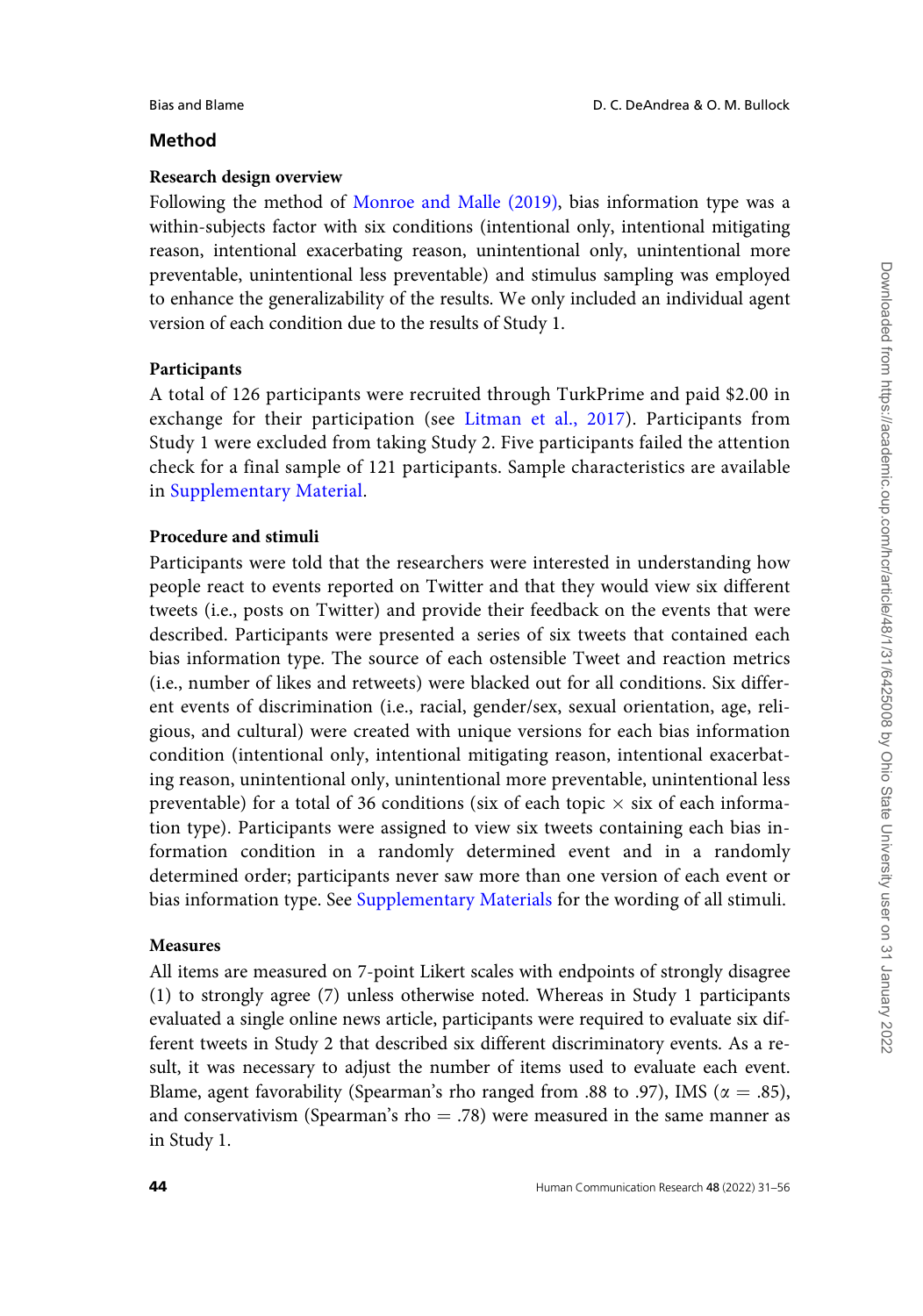# Moral responsibility

Perceived moral responsibility was measured with four items from [Cameron,](#page-23-0) [Payne, and Knobe \(2010\)](#page-23-0). The additional items added by [Redford and Ratliff](#page-25-0) [\(2016\)](#page-25-0) and used in Study 1 were dropped. Reliability estimates ranged from  $\alpha = .72$ to .83.

#### Punishment

For the individual punishment measure, participants read the stem, "The [agent] should be..." and responded to the following four items: punished, suspended, demoted, and removed from their position. Reliability estimates ranged from  $\alpha = .90$ to .97.

#### Results

We first conducted a series of repeated measures ANOVAs to examine the effect of the information condition on each outcome measure. When a main effect was detected, we employed Bonferroni adjusted pairwise comparisons to determine significant differences between the six information conditions (see [Table 2](#page-15-0)). For the outcome of blame, a significant main effect was detected, Wilks' lambda = .38,  $F(5, 1)$ 115) = 37.90,  $p < .001$ ,  $\eta_p^2 = .62$ . Similar to Study 1, the intentional only and exacerbating conditions were significantly higher than all other conditions (supporting H1 and H2) and did not vary (RQ1). The mitigating reason, unintentional only, and less preventable conditions all had significantly lower blame scores than the more preventable condition, providing partial support for H3 and support for H4 (see [Table 2](#page-15-0)).

A significant main effect was detected for the outcome of moral responsibility, Wilks' lambda = .47,  $F(5, 114) = 25.60, p < .001, \eta_p^2 = .35$ . Again, the intentional only and exacerbating conditions were significantly higher than all other conditions (supporting H1 and H2) and did not vary (RQ1). The mitigating and unintentional only conditions did not vary from the less preventable condition but were significantly lower in perceived moral responsibility than the more preventable condition (providing minimal support for H3 and support for H4).

A significant main effect was detected for perceived favorability, Wilks' lambda  $=$ .40,  $F(5, 115) = 34.49, p < .001, \eta_p^2 = .60$ . The intentional only and exacerbating conditions were significantly lower in perceived favorability relative to all other conditions (supporting H1 and H2). The more preventable condition was significantly lower than the mitigating, unintentional only, and less preventable conditions (providing partial support for H3 and support for H4).

A significant main effect was detected for the individual punishment measure, Wilks' lambda = .41,  $F(5, 115) = 32.19, p < .001, \eta_p^2 = .59$ . The intentional only and exacerbating conditions were significantly higher than all other conditions in individual punishment scores (supporting H1 and H2). The unintentional only condition did not vary from the less preventable condition but was significantly lower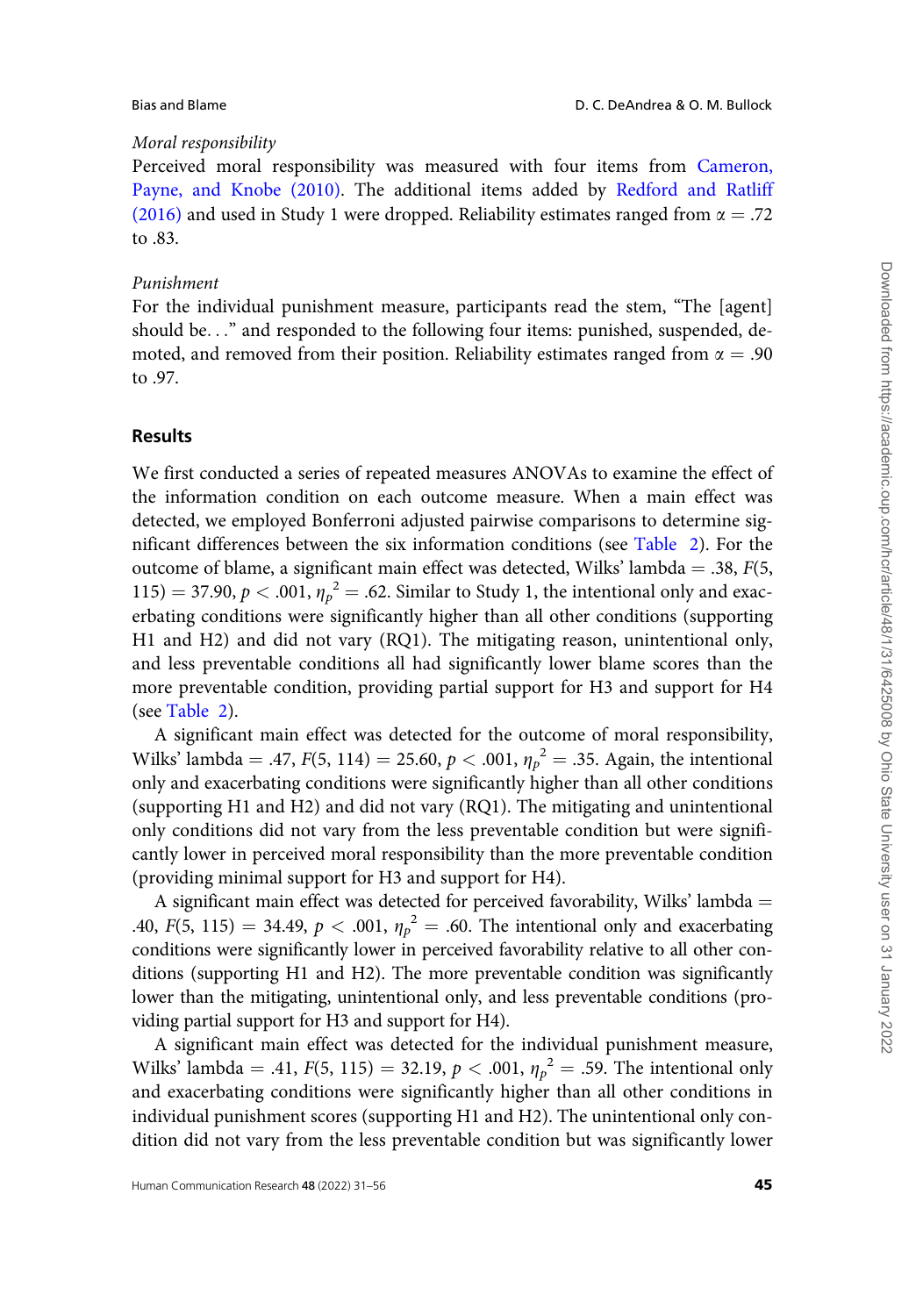| Outcome        | <b>Information Condition</b>       | <b>Estimated Marginal</b><br>Mean | Standard<br>Error |
|----------------|------------------------------------|-----------------------------------|-------------------|
| Blame          | Intentional Mitigating (a)         | $51.80^{b, c, f}$                 | 3.15              |
|                | Intentional (b)                    | 77.79a, d, e, f                   | 2.57              |
|                | Intentional Exacerbating (c)       | 83.63 <sup>a, d, e, f</sup>       | 2.17              |
|                | Unintentional Less Preventable (d) | $55.08^{\rm b, c, f}$             | 2.75              |
|                | Unintentional (e)                  | $48.84^{b, c, f}$                 | 2.59              |
|                | Unintentional More Preventable (f) | 63.96 <sup>a, b, c, d, e</sup>    | 2.73              |
| Moral          | Intentional Mitigating (a)         | 4.32 $^{b, c, f}$                 | .14               |
| Responsibility | Intentional (b)                    | $5.52$ <sup>a, d, e, f</sup>      | .12               |
|                | Intentional Exacerbating (c)       | 5.78 <sup>a, d, e, f</sup>        | .11               |
|                | Unintentional Less Preventable (d) | $4.60^{b, c}$                     | .12               |
|                | Unintentional (e)                  | $4.36^{b, c, f}$                  | .11               |
|                | Unintentional More Preventable (f) | 4.93 <sup>a, b, c, e</sup>        | .12               |
| Favorability   | Intentional Mitigating (a)         | $3.77^{b, c, f}$                  | .15               |
|                | Intentional (b)                    | 2.47 <sup>a, d, e, f</sup>        | .14               |
|                | Intentional Exacerbating (c)       | $2.14^{a, d, e, f}$               | .13               |
|                | Unintentional Less Preventable (d) | $3.40^{b, c, e, f}$               | .11               |
|                | Unintentional (e)                  | $3.72^{b, c, d, f}$               | .11               |
|                | Unintentional More Preventable (f) | 3.00 <sup>a, b, c, d, e</sup>     | .13               |
| Individual     | Intentional Mitigating (a)         | $3.51^{b, c}$                     | .18               |
|                | Intentional (b)                    | $4.89$ a, d, e, f                 | .16               |
| Punishment     | Intentional Exacerbating (c)       | $5.41^{a, d, e, f}$               | .15               |
|                | Unintentional Less Preventable (d) | $3.66^{b, c}$                     | .15               |
|                | Unintentional (e)                  | $3.24^{b, c, f}$                  | .14               |
|                | Unintentional More Preventable (f) | $3.94^{b, c, e}$                  | .16               |

<span id="page-15-0"></span>Table 2. Study 2 Descriptive Statistics for Outcomes by Information Comparison

*Note:* Different letters in the same row indicate means that significantly differ at  $p < .05$ after Bonferroni adjustment for multiple pairwise comparisons.

in perceived moral responsibility than the more preventable condition (providing minimal support for H3 and support for H4).

Following Study 1, we next examined if IMS and conservatism moderated any of the above relationships. Model 2 in the MEMORE macro (Mediation and Moderation for Repeated Measures; [Montoya & Hayes, 2017\)](#page-24-0) was used to probe interaction effects. Given the multicategorical nature of the bias information type factor, we again examined if the difference between specific conditions (intentional only vs. unintentional only; exacerbating reason vs. mitigating reason; less preventable vs. more preventable) on each outcome varied as a function of IMS or conservatism. MEMORE calculates a difference score for each condition (e.g., intentional only blame score minus the unintentional only blame score) and then formally tests if this difference varies as a function of the moderator. In addition, MEMORE estimates the relationship between the moderator and each condition (e.g., regressing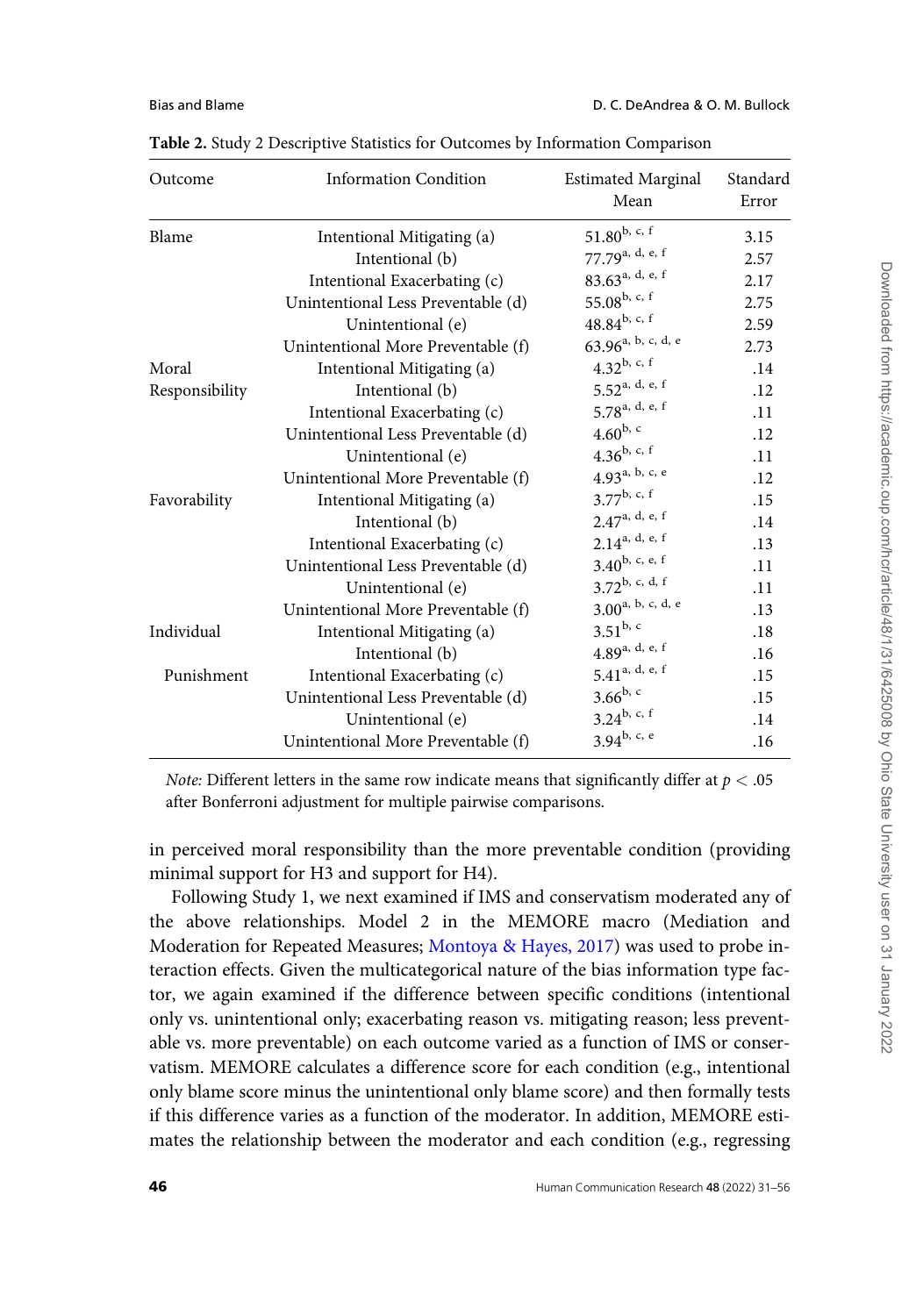intentional only blame score on IMS and regressing unintentional only blame score on IMS). Tables S12–S19 in [Supplementary Materials](https://academic.oup.com/hcr/article-lookup/doi/10.1093/hcr/hqab016#supplementary-data) provide the complete results of all moderation analyses.

IMS moderated the difference between the intentional versus unintentional conditions and the mitigating versus exacerbating conditions for all four outcome measures. A consistent pattern of contributory moderation was detected; higher IMS scores corresponded to a larger difference between conditions (see Tables S12– S15). For the intentional versus unintentional conditions, the significant moderation was more attributable to differences in the intentional conditions relative to the unintentional conditions. For the mitigating versus exacerbating conditions, the significant moderation was almost exclusively attributable to differences in the exacerbating conditions relative to the mitigating conditions. For the less preventable versus more preventable analyses, no moderation was detected. However, higher IMS scores in both the less preventable and more preventable conditions were associated with higher perceptions of moral responsibility and lower perceptions of agent favorability.

Conservatism only moderated the difference between the intentional only and unintentional only conditions for the outcome of moral responsibility; contributory moderation was detected such that as conservativism scores increased, the difference between scores for moral responsibility in the intentional only condition relative to the unintentional condition decreased. Although the difference between conditions (intentional vs. unintentional; mitigating vs. exacerbating; less preventable vs. more preventable) did not vary as a function of conservatism for almost every outcome, conservativism was significantly associated with several outcome measures. Specifically, conservativism was significantly related to every outcome for the intentional only, exacerbating, less preventable, and more preventable conditions. A consistent pattern emerged (see Tables S16–S19); higher scores of conservativism were associated with less blame and condemnation.

# **Discussion**

Consistent with Study 1, the results of Study 2 indicate that the presentation of reasons and information about implicit bias training can influence how people respond to reading about discrimination on Twitter. Again, support was found for both H1 and H2; participants readily distinguished between intentional and unintentional acts, and the mitigating reason condition reduced blame, moral responsibility, and individual punishment while increasing the perceived favorability of the agent. As in Study 1, the exacerbating condition did not increase blame and condemnation relative to the intentional only condition (informing RQ1). There was minimal support for H3 and consistent support for H4 in this study. The results indicated that failing to complete mandatory implicit bias training (more preventable) increased blame and condemnation relative to the unintentional only condition. Although the less preventable condition and more preventable conditions significantly differed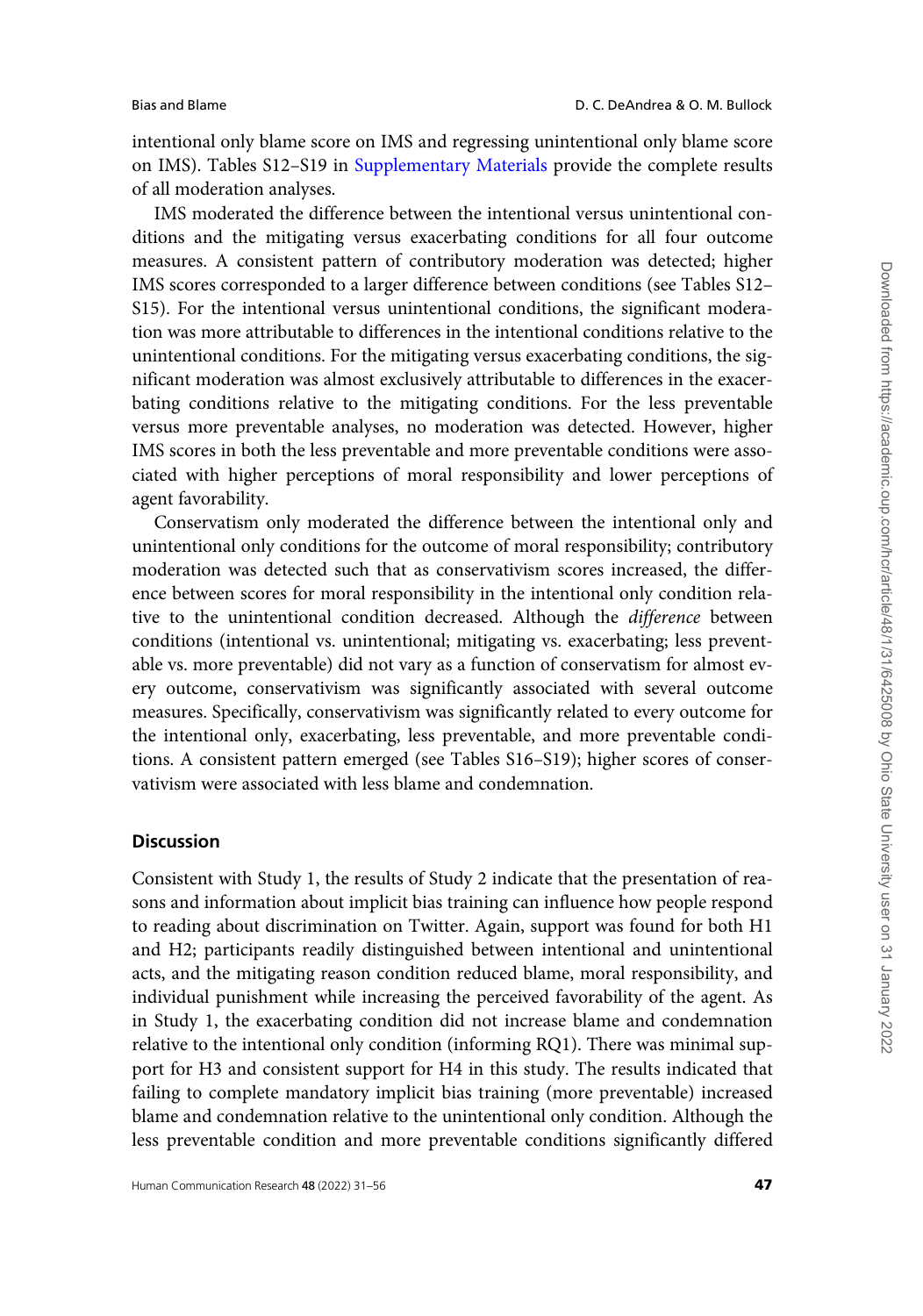for the outcomes of blame and favorability, the less preventable condition rarely differed from the unintentional only condition.

Addressing RQ2, the results were similar to Study 1. Higher scores of IMS corresponded with a larger difference between outcomes in the intentional and unintentional conditions and the exacerbating and mitigating conditions. Unlike Study 1, only one instance of moderation was detected for conservativism (RQ3). However, conservatism was significantly associated with many of the outcome measures in a similar manner as occurred in Study 1.

# General discussion

# Communicating about discrimination and bias

The collective results of our studies provide insight for how communicating about discrimination can affect perceptions of blame and condemnation. In online news articles and on social media, stating that discrimination occurred due to explicit or implicit biases meaningfully affected the amount of blame and condemnation that transgressors received. As outlined by the path model of blame, reasons were able to mitigate blame. However, as speculated, reasons were not able to exacerbate blame above and beyond the high levels already assigned when reports indicated that the discriminatory acts were intentional.

We chose to specifically examine how messaging about the completion (or lack thereof) of implicit bias training affects attributions of blame and condemnation when implicit biases are cited as the cause of discriminatory acts. Online sources regularly report on an array of organizations, companies, and government agencies that are seeking to reduce or eliminate discrimination due to implicit biases through training efforts. Overall, there was some evidence, particularly in Study 2, that blame and condemnation vary when information is presented about the completion of implicit bias training with stronger evidence that the failure to complete training increases blame rather than the completion of training lessening blame.

Both internal motivation to respond without prejudice (IMS) and conservatism were significantly associated in many instances with blame and condemnation. However, IMS demonstrated more robust moderation effects. Consistent with [Daumeyer et al. \(2019\)](#page-23-0), higher IMS was associated with more blame and condemnation and a greater propensity to differentiate between discrimination due to implicit and explicit biases. Notably, the nature of the moderation was primarily contributory. The results of Study 1 indicated that conservatism moderated the effect of the intentional and unintentional conditions on outcomes, with evidence of contributory moderation for three outcomes and contingent moderation for one outcome. Study 2 indicated a lack of moderation by conservatism. Overall, the absence of moderation for significant effects and the detection of contributory moderation suggests that people across the political spectrum either adjust evaluations of blame and condemnation similarly based on intentionality information (no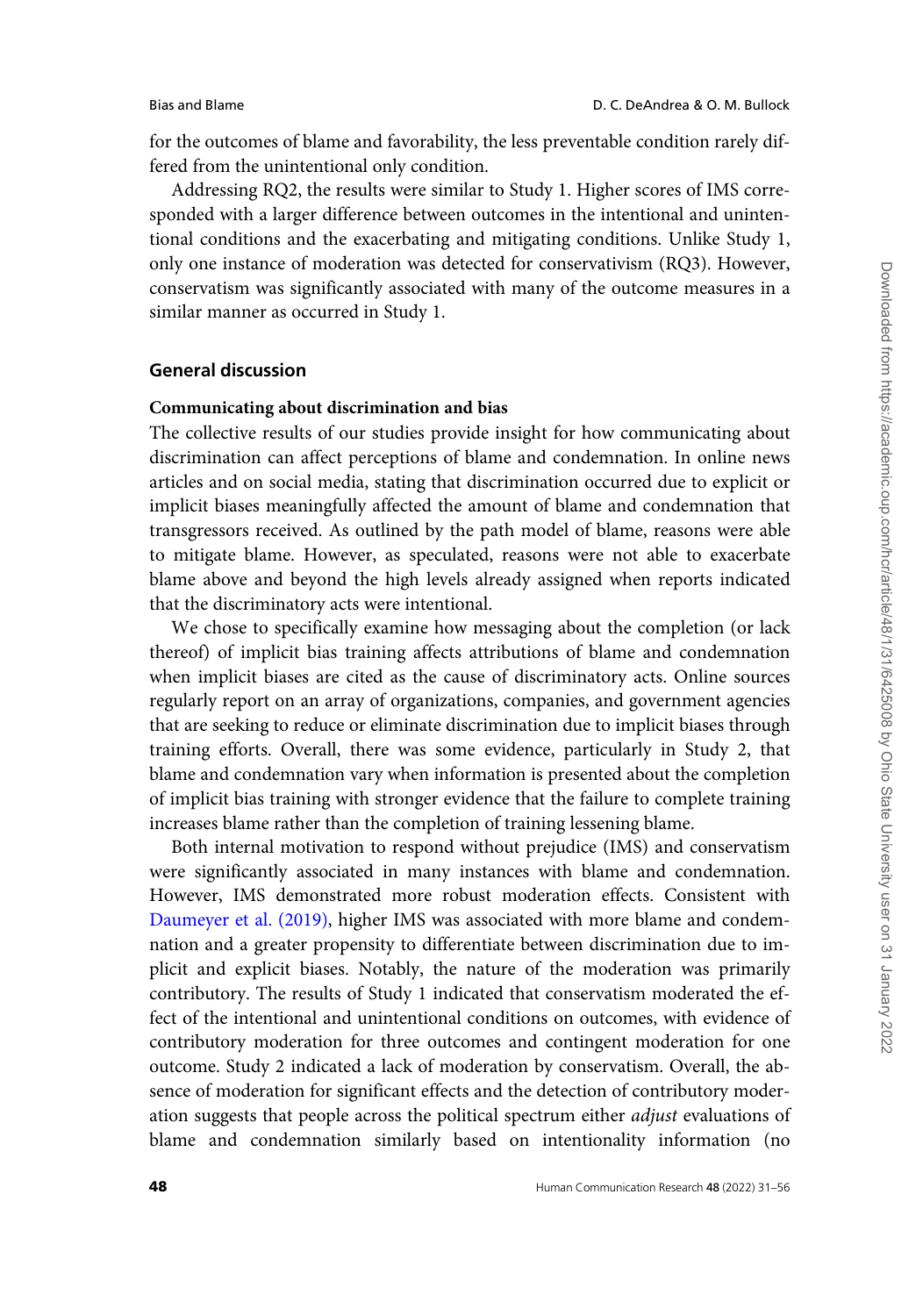moderation) or make similar, substantive adjustments that vary in magnitude (contributory moderation).

### Theoretical and practical implications

It has been over a decade since communication scholars have explicitly advocated ([Bazarova & Hancock, 2010](#page-22-0)) and empirically documented [\(DeAndrea](#page-23-0) & [Walther,](#page-23-0) [2011](#page-23-0)) the benefits of using recent advances in attribution theory to illuminate communication phenomena. The folk conceptual theory of explanation [\(Malle, 1999](#page-24-0)) and the path model of blame ([Malle et al., 2014](#page-24-0)) emphasize that people take into account decidedly different factors when evaluating intentional and unintentional behavior. Furthermore, the path model of blame provides nuanced explanations for how people evaluate behavior within these categories while avoiding problems that accompany alternative theoretical approaches (e.g., the covariation principle, person-situation distinctions; see [Malle, 2011](#page-24-0)) often used by communication scholars (e.g., [Tamborini et al., 2018](#page-25-0)). The current results indicate the value of these nuanced explanations; they elucidate how controversial topics of social importance can be communicated to the public in a manner that produces intended effects and minimizes unintended effects.

#### Path model of blame

Overall, the data provide robust support for a socially regulated perspective of blame that diverges from central elements of motivated blame perspectives (see [Monroe & Malle, 2019](#page-24-0)). In general, there was consistent evidence that people were willing to minimize levels of blame and condemnation due to a lack of intentionality and the presentation of mitigating reasons. This evidence was obtained (a) for the evaluation of discriminatory acts which increase the potential for social desirability biases (see [Perinelli & Gremigni, 2016\)](#page-25-0), (b) in online settings anticipated to favor motivated blame perspectives, and (c) across individual differences that research suggests would minimize the likelihood of blame mitigation.

Although moderation effects were found for IMS across Study 1 and Study 2, and for conservatism in Study 1, a clear majority of these moderating effects were contributory in nature; participants significantly adjusted their blame and condemnation judgments due to the lack of intentionality or the presentation of mitigating reasons, but did so to different degrees. Digging deeper into the nature of the moderation effects provides additional illumination.

In Study 2, IMS moderated the magnitude of the differences between conditions. However, the moderation was primarily due to participants who varied in IMS providing different evaluations in the intentional only and exacerbating conditions. That is, participants who varied in IMS reduced blame and condemnation similarly in the unintentional only and mitigating conditions, whereas participants who varied in IMS differed in the level of blame they assigned to transgressors in the intentional only and exacerbating conditions. This suggests that all participants were willing to consider factors that mitigate blame; however, some participants (low in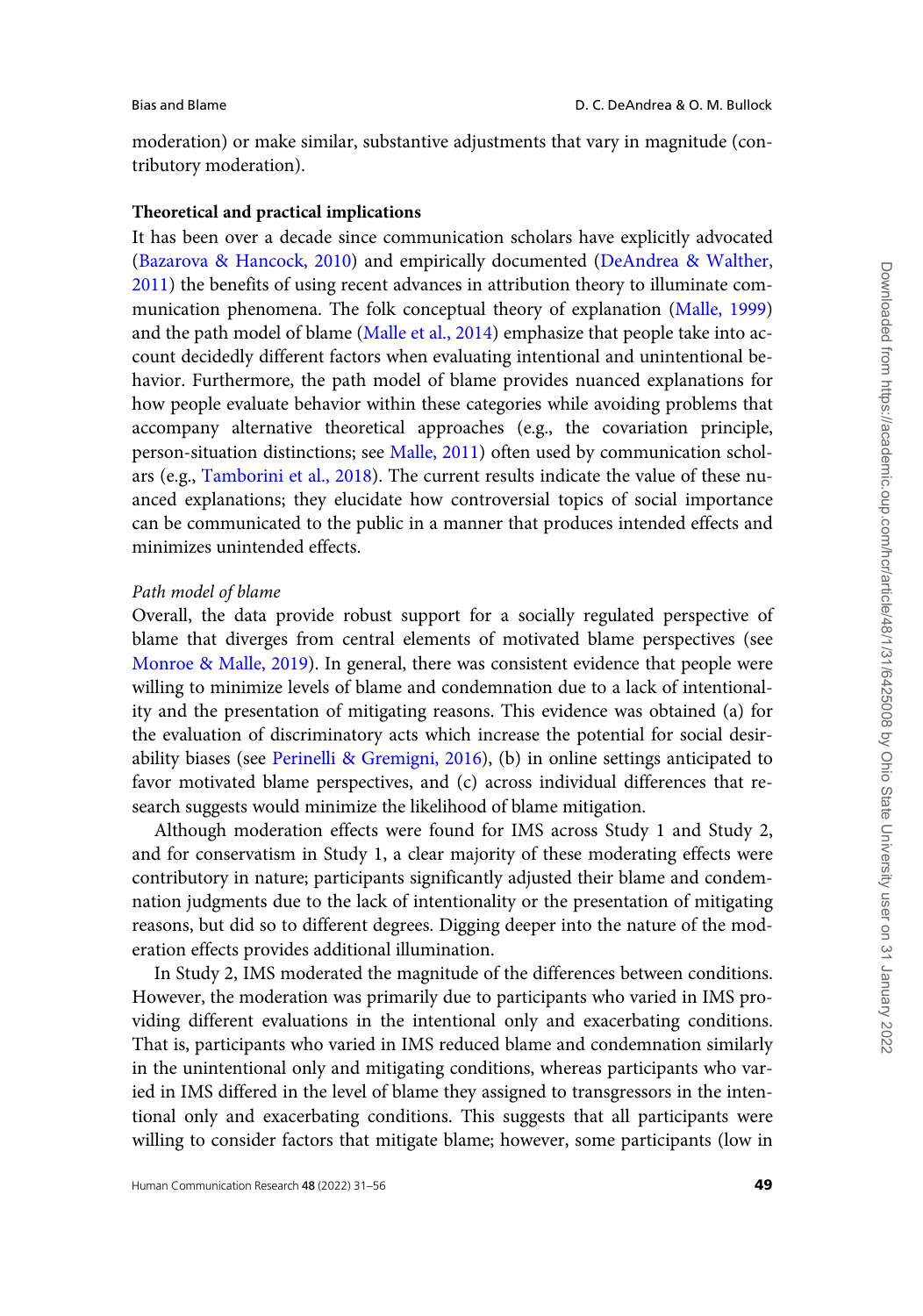IMS) reported lower levels of blame and condemnation than others (high IMS) for intentional acts of discriminatory behavior.

Furthermore, in Study 2, the way conservatism was associated with blame scores is consistent with a socially regulated perspective of blame. For instance, conservatism was associated with blame in the exacerbating condition with participants  $-1$ SD below the mean having an average blame score of 92.53 and participants  $+1$  SD above the mean having a score of 74.74. Conversely, in the mitigating condition, blame scores did not significantly vary by conservatism  $(-1 S_D)$  below the mean  $=$ 55.10;  $+1$  SD above the mean = 48.49). Thus, blame mitigation consistently occurred across the political spectrum. The ceiling of blame judgments varied by conservatism but the gradedness of differences between conditions was similar.

That a socially regulated perspective of blame held under conditions anticipated to favor motivated blame perspectives helps extend the explanatory range and predictive scope of the path model of blame. However, our results also help establish a boundary condition that can increase the predictive accuracy of the path model of blame moving forward. The results help inform how the valence and accessibility of reasons commonly connected to specific actions can be used to explain and predict the degree to which reasons are likely to mitigate or exacerbate blame. Particularly in Study 2, a range of noxious reasons were cited as the cause of various forms of discrimination and yet participants reported an equivalently high level of blame and condemnation for intentional acts of discrimination presented without reasons.

# Implications for science communication

[Blanton and Ikizer \(2019\)](#page-23-0) encourage researchers to, "...apply exploratory and confirmatory methods to develop and test theories about both the intended and unintended influences that dominant science communications are having on public perception, with an eye toward ideological difference that might moderate effects" (p. 174). Following this directive, the current work documents how the path model of blame can be used by science communication scholars to predict and explain why science messages are more or less likely to produce intended and unintended effects. Through the lens of the path model of blame, identifying implicit biases as the cause of discriminatory behavior raises certain complexities—complexities that are not unique to the scientific communication of the causes of discrimination. If science communicators wish to educate the public on the causes that lead people or organizations to unintentionally produce negative outcomes, the path model of blame identifies ways to have nuanced discussions about such issues without reducing the culpability of transgressors.

For instance, if discrimination due to implicit bias is described as unintentional, communicating about the preventability of implicit biases can affect behavioral attributions and public opinion. In our work, a brief statement indicated whether or not agents completed some form of implicit bias training. Our subtle inductions led to some small effects on blame assessments wherein those who failed to complete required training received higher levels of blame and condemnation. Future work is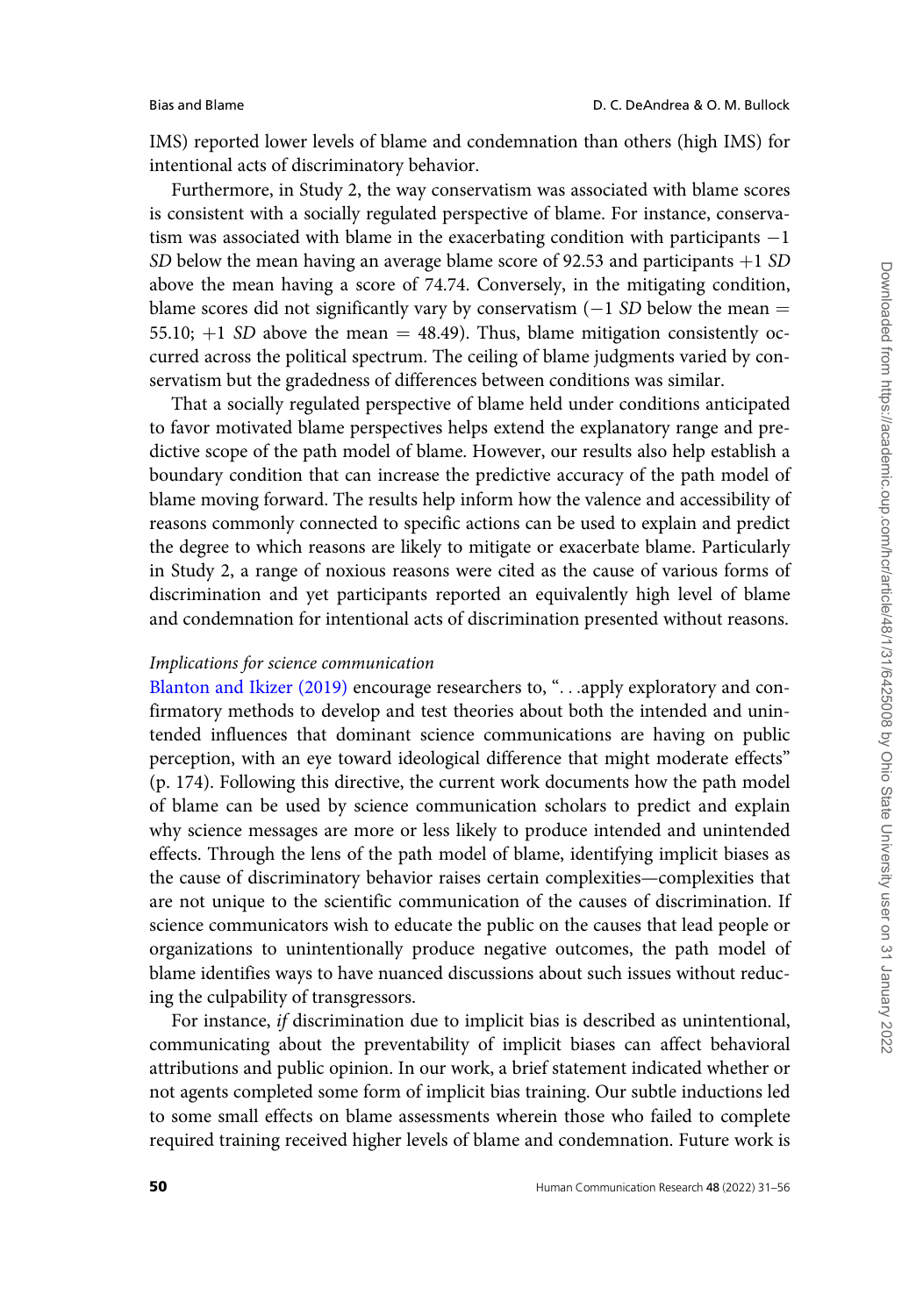needed to further examine how implicit biases can be discussed as causes of discriminatory behavior in conjunction with emphasizing the capacity and obligation that agents have to overcome these biases, so as to not impede efforts of reform and produce unintended effects by reducing normative constraints (see [Blanton](#page-23-0) & [Ikizer, 2019](#page-23-0)). More generally, science communication and framing scholars can test messaging strategies that best convey to the public the capacity and obligation individuals have to prevent unintentional acts that contribute to negative societal outcomes.

# Implications for mass media research

The scope and nature of framing is debated (see [Cacciatore et al., 2016](#page-23-0)), yet there is a clear consensus that news media regularly employ episodic frames in their coverage ([Boukes, 2021](#page-23-0); [Iyengar](#page-24-0) & [Simon, 1993\)](#page-24-0). Unlike thematic frames that discuss issues in a more general and abstract manner, episodic frames present specific, concrete events—similar to the reports across our two studies. Although researchers often compare episodic and thematic news frames, the current findings and the path model of blame can inform our understanding of how variation within episodic frames can meaningfully influence attributions of blame. Episodic frames can greatly influence attributions of responsibility ([Boukes, 2021](#page-23-0)), with recent findings in the context of reporting on a financial crisis indicating that episodic frames can transfer responsibility away from the individual toward societal structures. Such findings run counter to expectations that individuals struggle to generalize from the specific (i.e., the episodic frame), thus keeping blame more at the individual level. The path model of blame provides the potential to organize conflicting findings in the literature on the effects of episodic frames; episodic frames that document intentionality, the absence of mitigating reasons, and/or the presence of exacerbating reasons should intensify the focus on the individual. In contrast, episodic frames that highlight the lack of intentionality and the inability or capacity to prevent negative outcomes might not only minimize attributions of blame, but also might encourage a focus on larger-scale causes of societal ills.

Our findings are also relevant to work that examines the effects of mass media depictions of minority groups (see [Dixon, 2020](#page-23-0)). Recent work indicates how negative news coverage can inspire minority groups to engage in collective action due to increased collective efficacy [\(Saleem, Hawkins, Wojcieszak,](#page-25-0) & [Roden, 2019\)](#page-25-0). However, increased perceptions that the negative depictions of one's minority group were accurate muted these effects. The current results indicate how news coverage that emphasizes mitigating reasons, the lack of intentionality, or limited preventability can reduce blame and condemnation. If coverage includes justifications for events or policies that are discriminatory or portray minority groups negatively, viewers might be more inclined to view the hyperbolic, inaccurate, or one-sided coverage as an accurate snapshot of reality. Furthermore, if the negative coverage itself is presented, for instance, as fair and balanced, viewers might not recognize to the same degree the inaccurate and one-sided nature of the coverage.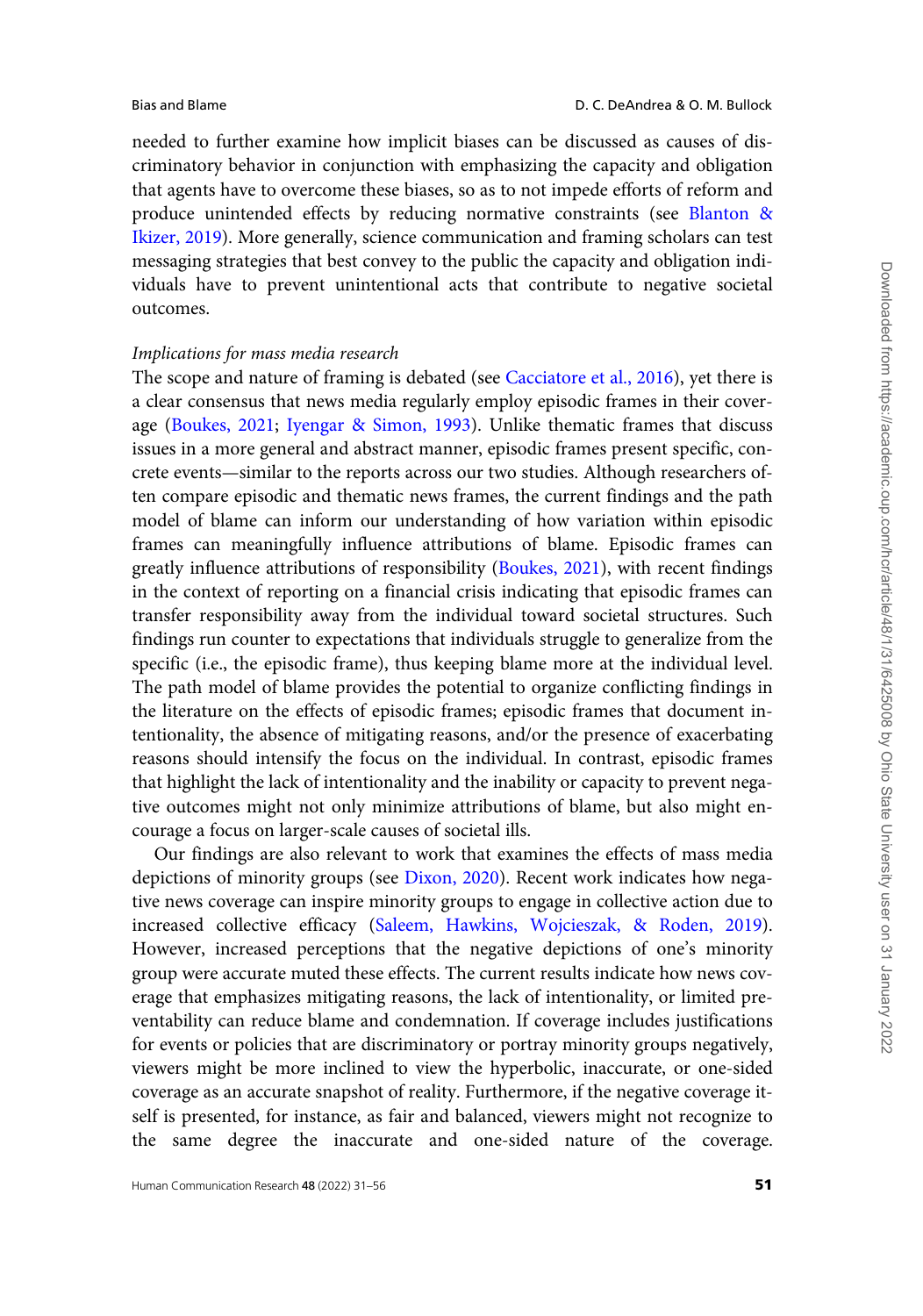Correspondingly, future work should seek to examine how news coverage that disproportionately focuses on mitigating factors or frames its coverage as fair can influence the degree to which viewers believe the coverage is negative and accurate, thus influencing their likelihood to engage in collective action.

#### Implications for new media research

Finally, our results have implications for studying how channel differences might influence the production and evaluation of moral condemnation. Scholars have suggested that features of online environments encourage the expression of moral outrage (see [Crockett, 2017\)](#page-23-0) and relax the need to justify accusations of blame and condemnation [\(Monroe & Malle, 2019](#page-24-0)). However, the results of Study 2 were largely consistent with Study 1 despite (a) the accusations of discrimination appearing on Twitter, and (b) the reduction of contextual information that justified the claims. Thus, the results reinforce that future work needs greater precision when determining how the production and evaluation of moral outrage meaningfully varies due to the channel through which it is expressed.

[DeAndrea & Walther \(2011\)](#page-24-0) cautions communication technology scholars to avoid assuming qualities of digital media influence behaviors without engaging in careful channel comparisons that isolate features of media purported to produce an effect and examining their import. [Huskey et al. \(2018\)](#page-24-0) make similar arguments directly related to examining the role that features of digital media might play in the production and evaluation of moral outrage online, suggesting more universal factors that might help account for what occurs on primarily text-based social media such as Twitter. The results of the current study bolster assertions that future work should seek to examine how, for instance, the salience of source cues, audience metrics, or perceived affordances (e.g., anonymity) of social media influence the production or evaluation of moral outrage, disentangling more universal human communication processes from communicative exchanges that are at least somewhat a byproduct of their medium. Deterministic claims that media (partially) drive specific behavior should be understood as such and directly tested. An array of individual and socio-cultural factors can interact with features of online environments to affect the processing of information online (see [Weeks](#page-25-0) & [Lane, 2020\)](#page-25-0), and scholars have suggested intriguing places to start (e.g., [Crockett, 2017](#page-23-0); [Huskey et al., 2018\)](#page-24-0).

# Limitations

A notable limitation of this work relates to our implicit bias training inductions. From a message effects perspective (see [O'Keefe, 2003\)](#page-25-0), our primary focus was to examine how including information about completing or failing to complete implicit bias training would influence attributions of blame; ensuring variability in preventability perceptions was not our primary goal. An alternative approach would have been to maximize the experimental variance in preventability perceptions. Future work should seek to examine how highlighting the completion (or not) of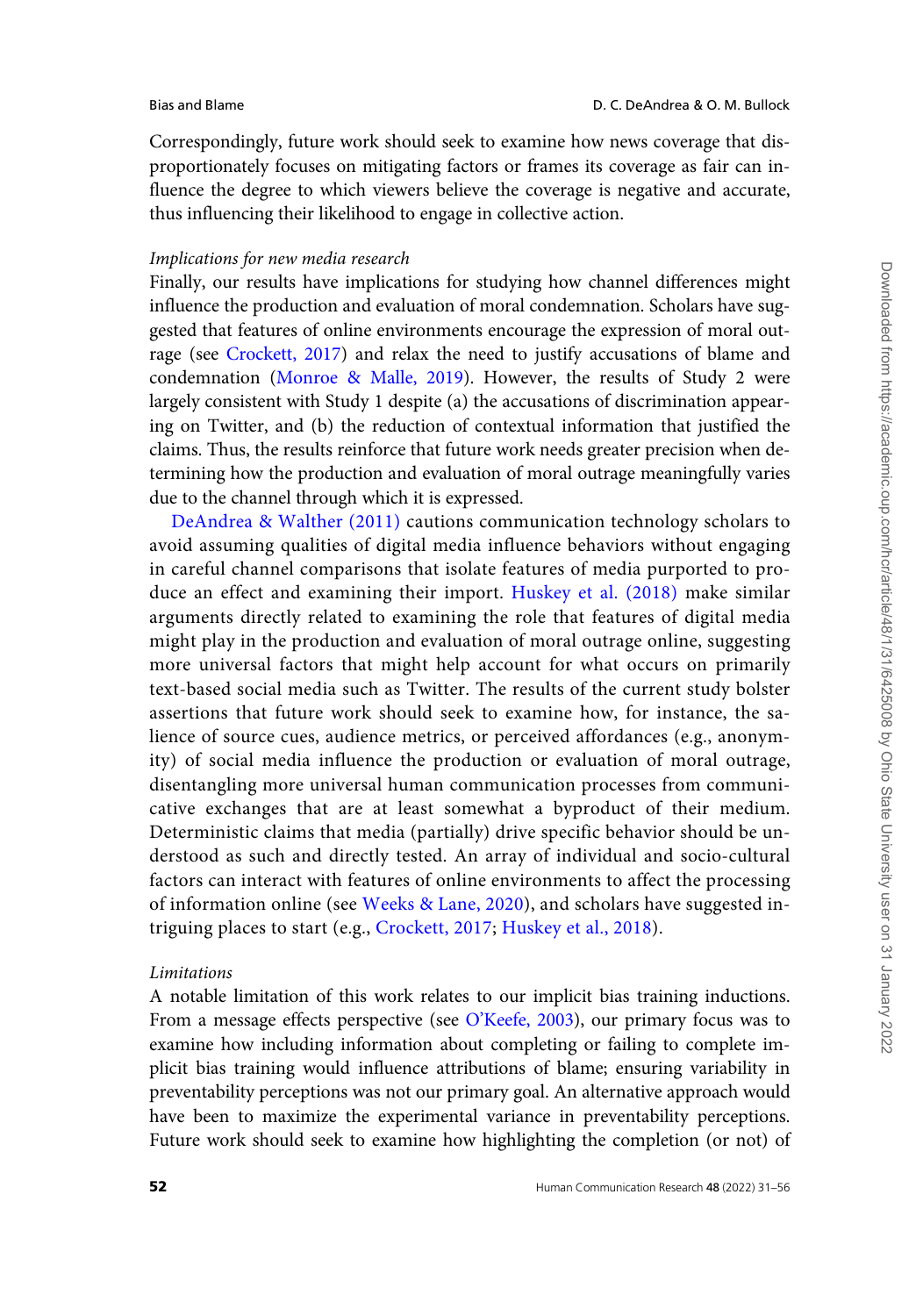<span id="page-22-0"></span>implicit bias training can meaningfully alter perceptions of preventability directly or in conjunction with other message strategies. It is possible that all people are viewed as obligated to prevent certain acts, such as discrimination, and thus the capacity component of preventability assessments requires direct targeting. The relatively stronger support for the implicit bias training inductions in Study 2 is promising for future work given that the inductions in Study 1 were much more subtle.

Finally, future work should seek to disentangle the degree to which simply citing explicit or implicit biases as causes of discrimination produce differential attributions and evaluations without additional contextual information such as detailing awareness or intentionality. In popular press articles it is rare to see implicit biases cited without some reference that (a) people are unaware of such biases or (b) they produce unintentional forms of discrimination. Although contested, some scholars have even argued that people are not aware of their implicit attitudes and have used the terms implicit and unconscious bias interchangeably (see [Payne et al., 2019](#page-25-0)). As our understanding of the nature of biases advances, researchers should continue to tease apart how media coverage evolves and produces corresponding effects on public opinion. We hope that the findings described here offer direction for future research and practical implications for the nuances of communicating about discriminatory acts.

### Data availability statement

The data underlying this article will be shared on reasonable request to the corresponding author.

### Supporting information

Additional Supporting Information may be found in the online version of this article.

Please note: Oxford University Press is not responsible for the content or functionality of any [supplementary materials](https://academic.oup.com/hcr/article-lookup/doi/10.1093/hcr/hqab016#supplementary-data) supplied by the authors. Any queries (other than missing material) should be directed to the corresponding author for the article.

### References

Bazarova, N. N., & Hancock, J. T. (2010). . In C. Salmon (Ed.), Communication Yearbook 34 (pp. 63–91). Mahwah, NJ: Erlbaum.<https://doi.org/10.1080/23808985.2010.11679096>

Berinsky, A. J., Margolis, M. F., & Sances, M. W. (2014). Separating the shirkers from the workers? Making sure respondents pay attention on self-administered surveys. American Journal of Political Science, 58(3), 739–753.<https://doi.org/doi:10.1111/ajps.12081>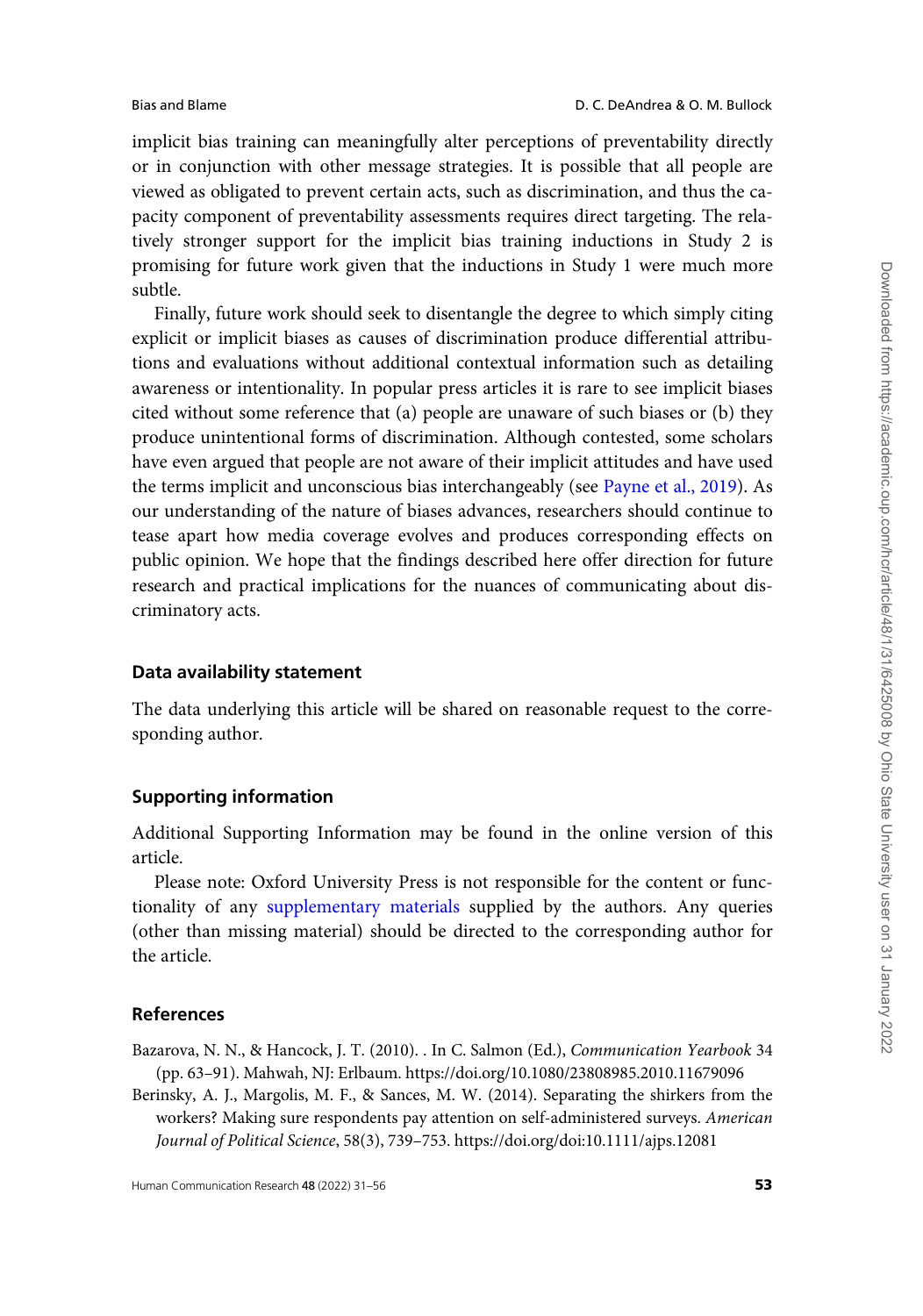- <span id="page-23-0"></span>Bezrukova, K., Spell, C. S., Perry, J. L., & Jehn, K. A. (2016). A meta-analytical integration of over 40 years of research on diversity training evaluation. Psychological Bulletin, 142(11), 1227–1274.<https://doi.org/doi:10.1037/bul0000067>
- Blanton, H., & Ikizer, E. G. (2019). Elegant science narratives and unintended influences: An agenda for the science of science communication. Social Issues and Policy Review, 13(1), 154–181.<https://doi.org/doi:10.1111/sipr.12055>
- Boukes, M. (2021). Episodic and thematic framing effects on the attribution of responsibility: The effects of personalized and contextualized news on perceptions of individual and political responsibility for causing the economic crisis. The International Journal of Press/Politics. Advance online publication. <https://doi.org/10.1177/1940161220985241>
- Cacciatore, M. A., Scheufele, D. A., & Iyengar, S. (2016). The end of framing as we know it... and the future of media effects. Mass Communication and Society, 19(1), 7-23. [https://doi.](https://doi.org/10.1080/15205436.2015.1068811) [org/10.1080/15205436.2015.1068811](https://doi.org/10.1080/15205436.2015.1068811)
- Cameron, C. D., Payne, B. K., & Knobe, J. (2010). Do theories of implicit race bias change moral judgments? Social Justice Research, 23(4), 272–289. doi:10.1007/s11211-010-0118-z
- Crockett, M. J. (2017). Moral outrage in the digital age. Nature Human Behaviour, 1, 769–771.<https://doi.org/doi:10.1038/s41562-017-0213-3>
- Daumeyer, N. M., Onyeador, I. N., Brown, X., & Richeson, J. A. (2019). Consequences of attributing discrimination to implicit vs. explicit bias. Journal of Experimental Social Psychology, 84, 103812.<https://doi.org/doi:10.1016/j.jesp.2019.04.010>
- Daumeyer, N. M., Onyeador, I. N., & Richeson, J. A. (2020). Does shared gender group membership mitigate the effect of implicit bias attributions on accountability for gender-based discrimination? Personality and Social Psychology Bulletin, 014616722096530. [https://doi.](https://doi.org/10.1177/0146167220965306) [org/10.1177/0146167220965306](https://doi.org/10.1177/0146167220965306)
- DeAndrea, D. C., & Walther, J. B. (2011). Attributions for inconsistencies between online and offline self-presentations. Communication Research, 38, 805–825. [https://doi.org/](https://doi.org/doi:10.1177/0093650210385340) [doi:10.1177/0093650210385340](https://doi.org/doi:10.1177/0093650210385340)
- Dixon, T. (2020). Media stereotypes: Content, effects, and theory. In M. B. Oliver, A. A. Raney, & J. Bryant (Eds.), Media effects: Advances in theory and research (4th ed., pp. 243–257). Routledge.
- Dukes, K. N., & Gaither, S. E. (2017). Black racial stereotypes and victim blaming: Implications for media coverage and criminal proceedings in cases of police violence against racial and ethnic minorities. Journal of Social Issues, 73(4), 789–807.<https://doi.org/10.1111/josi.12248>
- Forscher, P. S., Lai, C. K., Axt, J. R., Ebersole, C. R., Herman, M., Devine, P. G., & Nosek, B. A. (2019). A meta-analysis of procedures to change implicit measures. Journal of personality and social psychology, 117(3), 522-559.<http://dx.doi.org/10.1037/pspa0000160>
- Greenwald, A. G., & Lai, C. K. (2020). Implicit social cognition. Annual Review of Psychology, 71, 419–445.<https://doi.org/10.1146/annurev-psych-010419-050837>
- Hagiwara, N., Dovidio, J. F., Stone, J., & Penner, L. A. (2020). Applied racial/ethnic healthcare disparities research using implicit measures. Social Cognition, 38(Supplement), s68–s97. <https://doi.org/10.1521/soco.2020.38.supp.s68>
- Haidt, J. (2008). Morality. Perspectives on Psychological Science, 3(1), 65–72. [https://doi.org/](https://doi.org/10.1111/j.1745-6916.2008.00063.x) [10.1111/j.1745-6916.2008.00063.x](https://doi.org/10.1111/j.1745-6916.2008.00063.x)
- Hart, P. S., & Nisbet, E. C. (2012). Boomerang effects in science communication: How motivated reasoning and identity cues amplify opinion polarization about climate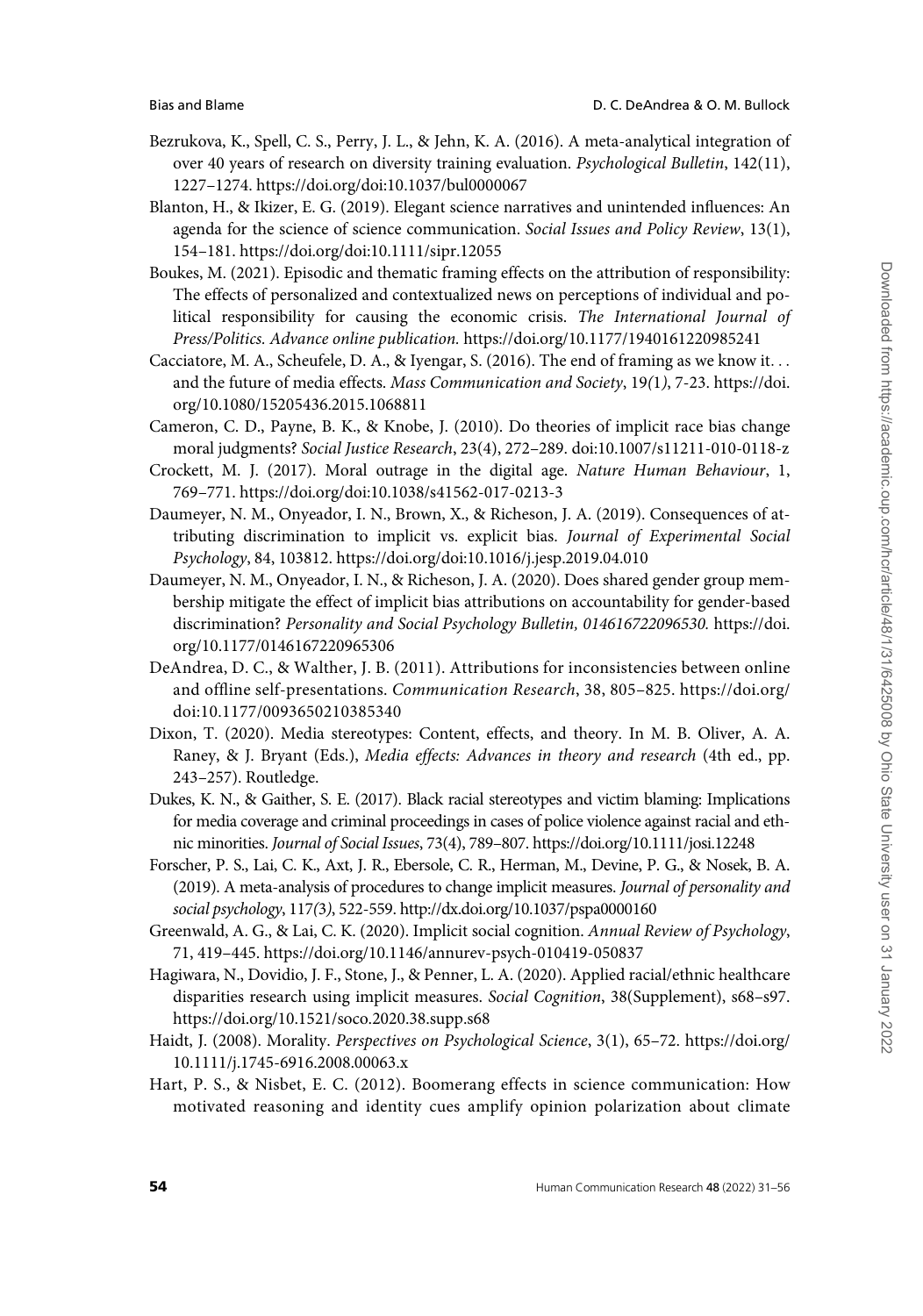<span id="page-24-0"></span>mitigation policies. Communication Research, 39(6), 701–723. [https://doi.org/10.](https://doi.org/10.1177/0093650211416646) [1177/0093650211416646](https://doi.org/10.1177/0093650211416646)

- Hayes, A. F. (2018). Introduction to mediation, moderation, and conditional process analysis: A regression based approach (2nd ed.). NewYork, NY: Guilford Press.
- Holbert, R. L., & Park, E. (2020). Conceptualizing, organizing, and positing moderation in communication research. Communication Theory, 30(3), 227–246. [https://doi.org/10.](https://doi.org/10.1093/ct/qtz006) [1093/ct/qtz006](https://doi.org/10.1093/ct/qtz006)
- Horowitz, J. M., Brown, A., & Cox, K. (2019). Race in America 2019. Pew Research Center. Retrieved from<https://www.pewsocialtrends.org/2019/04/09/race-in-america-2019/>
- Huskey, R., Bowman, N., Eden, A., Grizzard, M., Hahn, L., Lewis, R., ... Weber, R. (2018). Things we know about media and morality. Nature Human Behavior, 2, 315. [https://doi.](https://doi.org/10.1038/s41562-018-0349-9) [org/10.1038/s41562-018-0349-9](https://doi.org/10.1038/s41562-018-0349-9)
- Iyengar, S., & Simon, A. (1993). News coverage of the Gulf crisis and public opinion: A study of agenda-setting, priming, and framing. Communication research, 20(3), 365–383. <https://doi.org/10.1177/009365093020003002>
- Jiang, L. C., & Sun, M. (2020). Attribution. The International Encyclopedia of Media Psychology, 1–6.<https://doi.org/10.1002/9781119011071.iemp0292>
- Jones, B. (2019). Democrats far more likely than Republicans to see discrimination against blacks, not whites. Pew Research Center. Retrieved from [https://www.pewresearch.org/](https://www.pewresearch.org/fact-tank/2019/11/01/democrats-far-more-likely-than-republicans-to-see-discrimination-against-blacks-not-whites/) [fact-tank/2019/11/01/democrats-far-more-likely-than-republicans-to-see-discrimina](https://www.pewresearch.org/fact-tank/2019/11/01/democrats-far-more-likely-than-republicans-to-see-discrimination-against-blacks-not-whites/) [tion-against-blacks-not-whites/](https://www.pewresearch.org/fact-tank/2019/11/01/democrats-far-more-likely-than-republicans-to-see-discrimination-against-blacks-not-whites/)
- Litman, L., Robinson, J., & Abberbock, T. (2017). TurkPrime.com: A versatile crowdsourcing data acquisition platform for the behavioral sciences. Behavior Research Methods, 49(2), 433–442.<https://doi.org/10.3758/s13428-016-0727-z>
- Lumsden, K., & Morgan, H. (2017). Media framing of trolling and online abuse: Silencing strategies, symbolic violence, and victim blaming. Feminist Media Studies, 17(6), 926–940.<https://doi.org/10.1080/14680777.2017.1316755>
- Malle, B. (2011). Time to give up the dogmas of attribution: An alternative theory of behavior explanation. In J. M. Olson & M. P. Zanna (Eds.), Advances in experimental social psychology (Vol. 44, pp. 297–352). Burlington, VT: Academic Press
- Major, B., Quinton, W. J., & Schmader, T. (2003). Attributions to discrimination and self-esteem: Impact of group identification and situational ambiguity. Journal of Experimental Social Psychology, 39(3), 220-231. [https://doi.org/10.1016/S0022-1031\(02\)00547-4](https://doi.org/10.1016/S0022-1031(02)00547-4)
- Malle, B. F. (1999). How people explain behavior: A new theoretical framework. Personality and social psychology review, 3(1), 23-48. [https://doi.org/10.1207/s15327957pspr0301\\_2](https://doi.org/10.1207/s15327957pspr0301_2)
- Malle, B. F. (2021). Moral judgments. Annual Review of Psychology, 72(1), annurevpsych-072220-104358.<https://doi.org/10.1146/annurev-psych-072220-104358>
- Malle, B. F., Guglielmo, S., & Monroe, A. E. (2014). A theory of blame. Psychological Inquiry, 25(2), 147–186.<https://doi.org/10.1080/1047840X.2014.877340>
- Monroe, A. E., & Malle, B. F. (2019). People systematically update moral judgments of blame. Journal of Personality and Social Psychology, 116(2), 215–236. [https://doi.org/10.1037/](https://doi.org/10.1037/pspa0000137) [pspa0000137](https://doi.org/10.1037/pspa0000137)
- Montoya, A. K., & Hayes, A. F. (2017). Two-condition within-participant statistical mediation analysis: A path-analytic framework. Psychological Methods, 22(1), 6–27. [https://doi.](https://doi.org/10.1037/met0000086) [org/10.1037/met0000086](https://doi.org/10.1037/met0000086)